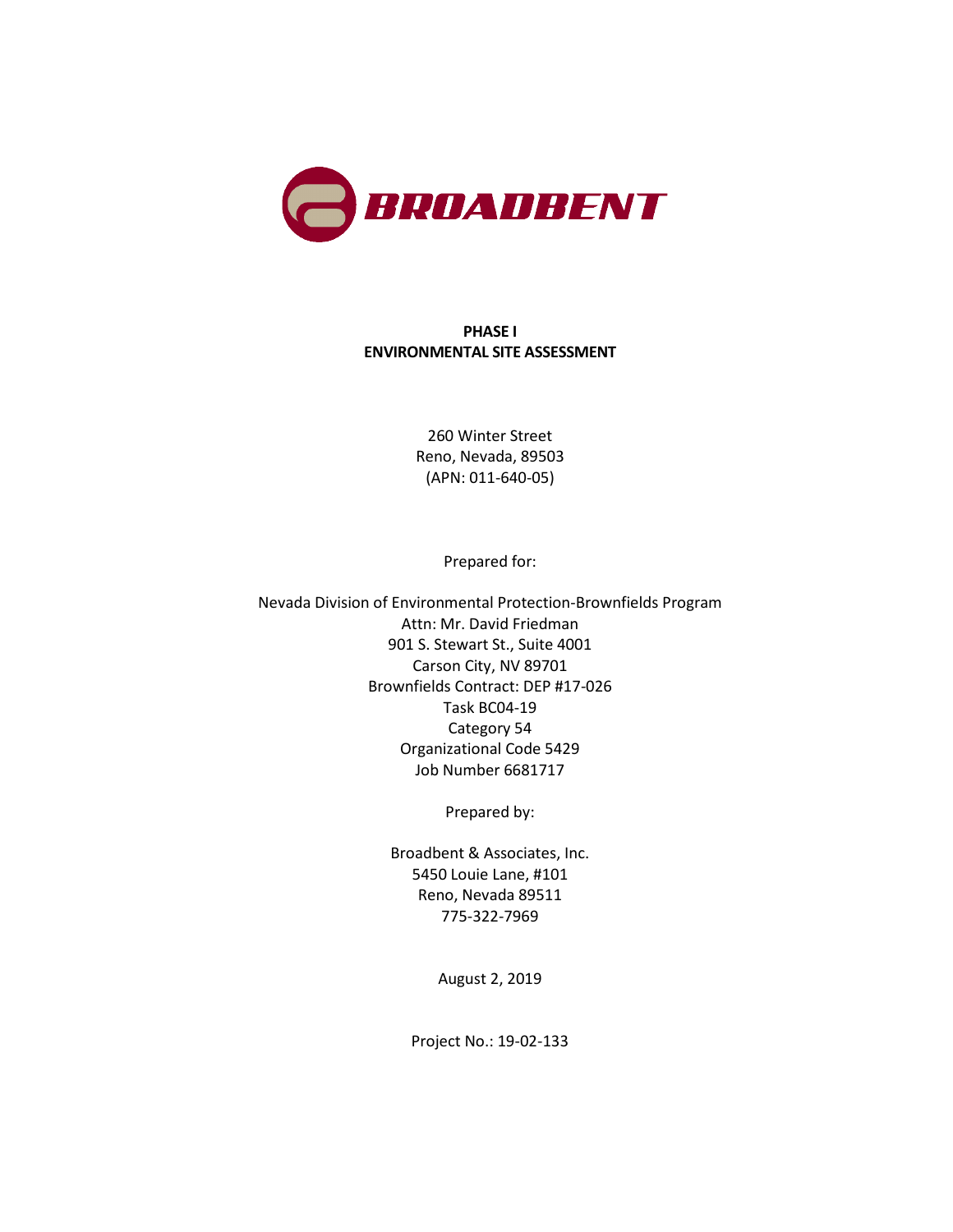

August 2, 2019 Project No: 19-02-133 Task BC04-19 Job Number 6681717

Nevada Division of Environmental Protection-Brownfields Program 901 S. Stewart St., Suite 4001 Carson City, NV 89701

Attn: Mr. David Friedman

RE: Phase I Environmental Site Assessment, 260 Winter St., (APN: 011-640-05) Reno, Nevada 89503.

Dear Mr. Friedman:

Attached is the report titled *Phase I Environmental Site Assessment,* 260 Winter St., (APN: 011-640-05), Reno, Nevada 89503. This report includes a description of activities performed and results obtained from the investigation.

Should you have questions regarding the work performed or results obtained, please do not hesitate to contact us.

Sincerely, BROADBENT & ASSOCIATES, INC.

Brandon Reiff, PG, CEM #2300 (exp. 3/23/20) Senior Geologist

Enclosure: Phase I Environmental Site Assessment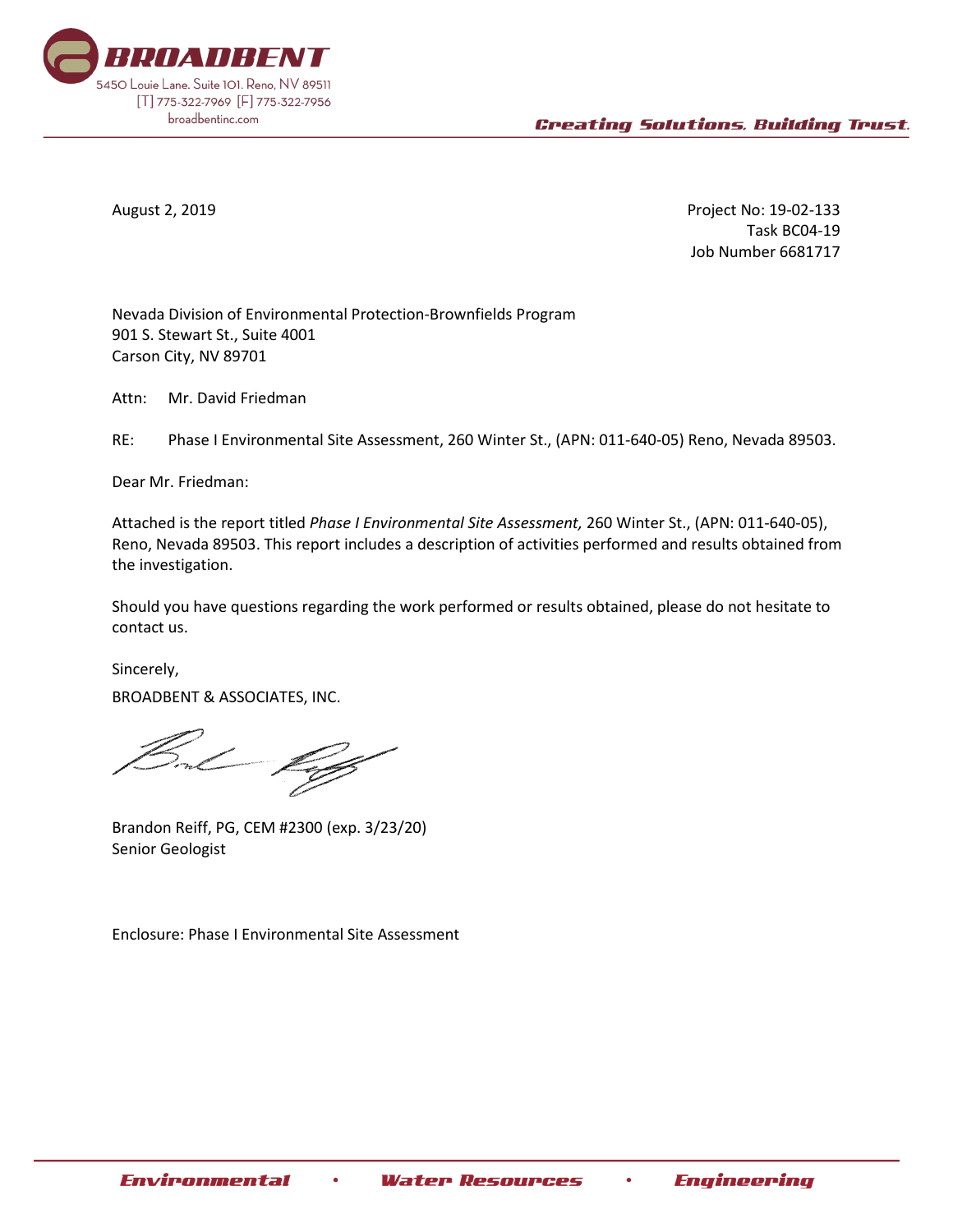# **Table of Contents**

| Section 1: | 1.1<br>1.2<br>1.3<br>1.4                                                                                                                                                  |
|------------|---------------------------------------------------------------------------------------------------------------------------------------------------------------------------|
|            | 1.5<br>1.6                                                                                                                                                                |
| Section 2: | 2.1<br>2.2<br>2.3<br>2.4                                                                                                                                                  |
| Section 3: | Owner, Key Property Manager, or Occupant Provided Information 5<br>3.1<br>Title Records, Environmental Liens or Activity and Use Limitations5<br>3.2<br>3.3<br>3.4<br>3.5 |
| Section 4: | 4.1<br>4.1.1<br>4.1.2<br>4.1.3<br>4.2<br>4.3<br>4.4<br>4.4.1<br>4.4.2<br>4.4.3<br>4.4.4<br>4.5                                                                            |
| Section 5: | 5.1<br>Hazardous Substance and Unidentified Substance Containers15<br>5.2<br>5.3<br>5.4                                                                                   |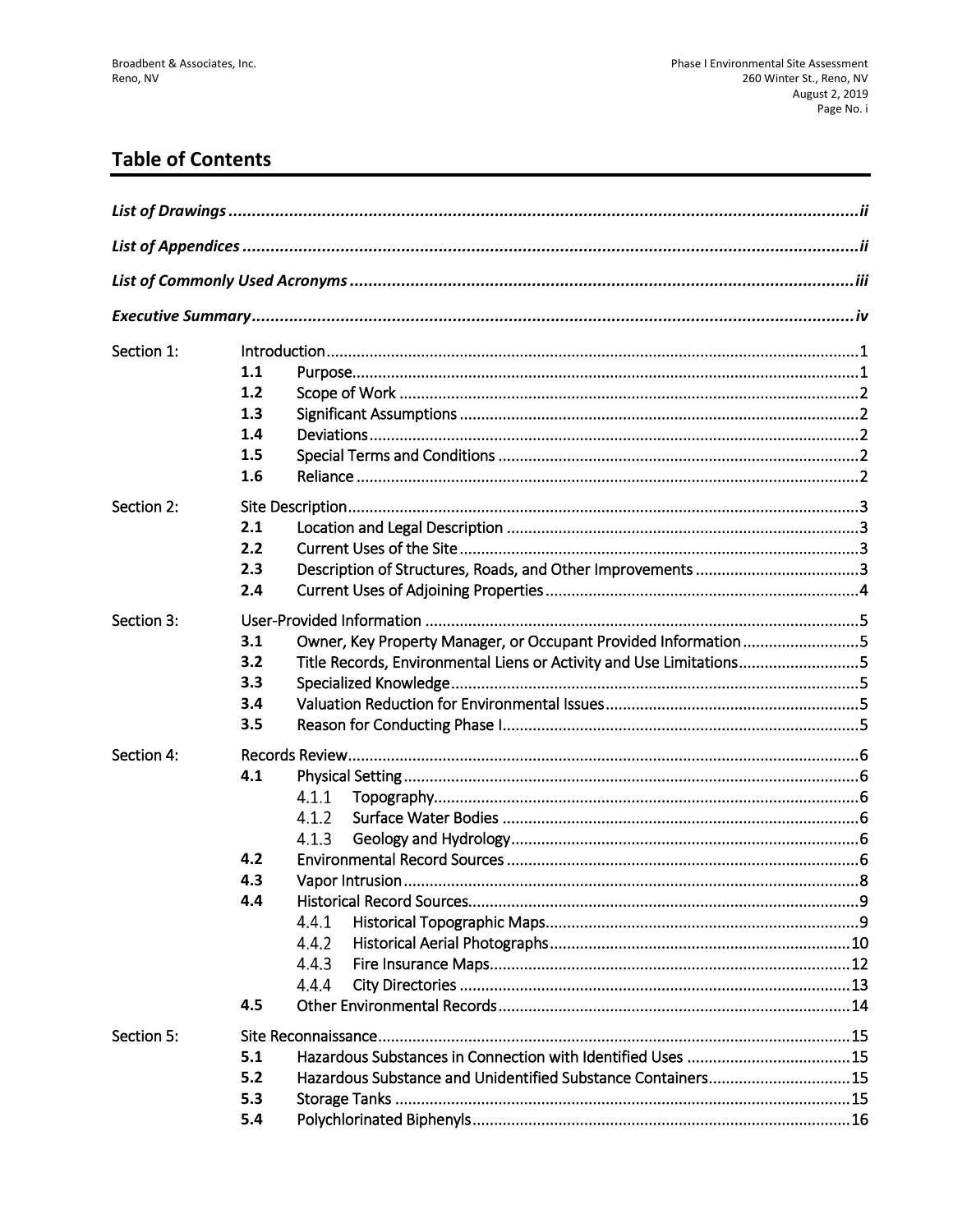|             | 5.5  |  |  |
|-------------|------|--|--|
|             | 5.6  |  |  |
|             | 5.7  |  |  |
|             | 5.8  |  |  |
|             | 5.9  |  |  |
|             | 5.10 |  |  |
|             | 5.11 |  |  |
| Section 6:  |      |  |  |
|             | 6.1  |  |  |
|             | 6.2  |  |  |
| Section 7:  |      |  |  |
| Section 8:  |      |  |  |
| Section 9:  |      |  |  |
| Section 10: |      |  |  |
| Section 11: |      |  |  |
| Section 12: |      |  |  |

### **List of Drawings**

- 1 Site Location Map
- 2 Property Location Map

### **List of Appendices**

- A Assessor's Parcel Map
- B User-Provided Information Questionnaire
- C Environmental Records Search Report
- D Historical Record Sources
- E Other Environmental Reports
- F Site Reconnaissance Photographs
- G Qualifications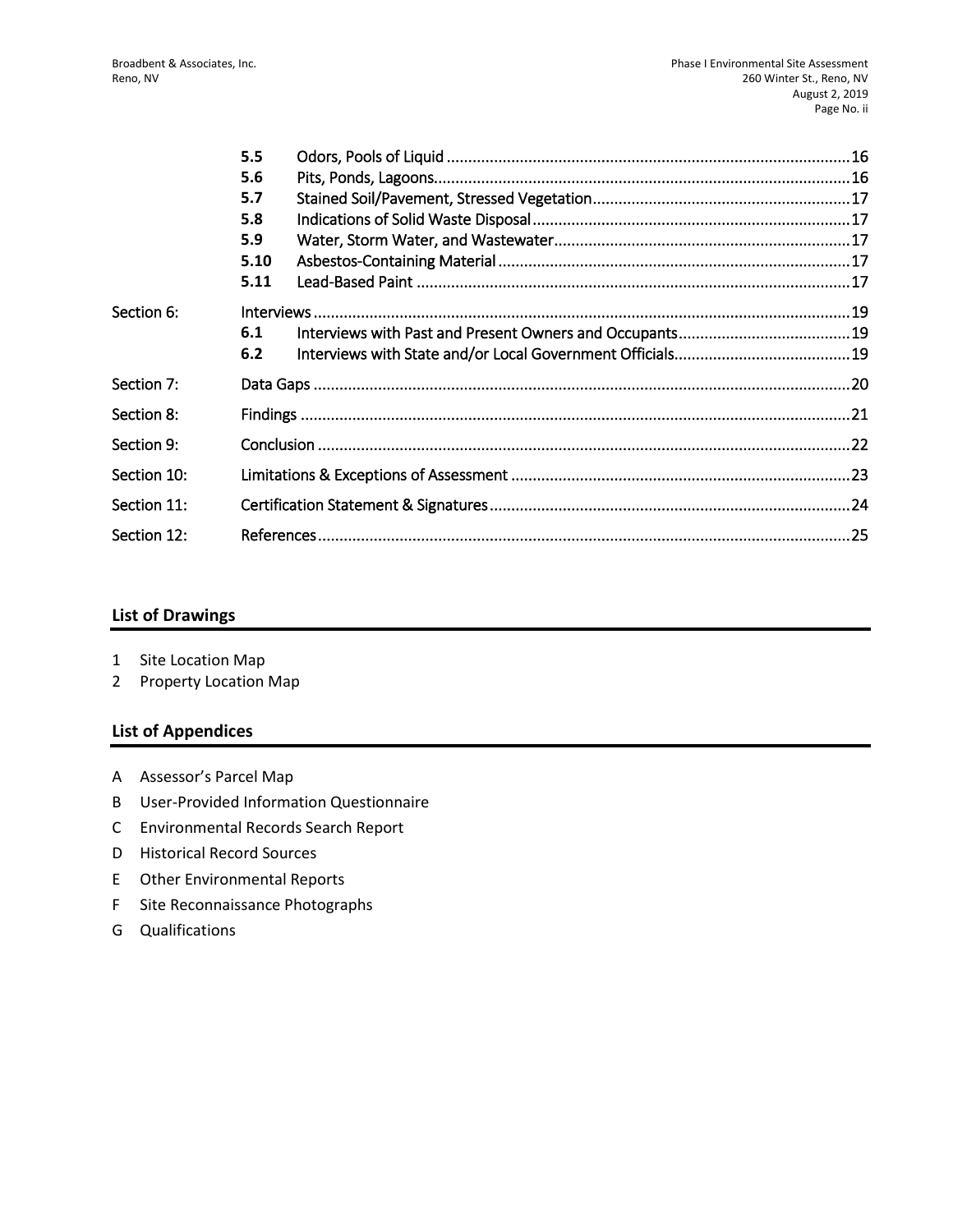### **List of Commonly Used Acronyms**

AAI – All Appropriate Inquiries APN – Assessor's Parcel Number AST – Aboveground Storage Tank ASTM – ASTM International Broadbent – Broadbent & Associates, Inc. CDL – Clandestine Drug Laboratory CERCLA – Comprehensive Environmental Response, Compensation, and Liability Act CFR – Code of Federal Regulations CREC – Controlled Recognized Environmental Condition EDR – Environmental Data Resources EMI – Emissions Inventory Data EPA – United States Environmental Protection Agency ESA – Environmental Site Assessment FID – Facility Inventory Database FINDS – Facility Index System FIFRA – Federal Insecticide, Fungicide and Rodenticide Act HAZNET – Hazardous Waste Facility & Manifest Database HREC – Historical Recognized Environmental Condition LF – Landfill LUST – Leaking Underground Storage Tank NDEP – Nevada Division of Environmental Protection NPL – National Priorities List PCB – Polychlorinated-biphenyls ppb – Parts per billion ppm – Parts per million PVC – polyvinyl chloride RCRA – Resource Conservation & Recovery Act RCRIS – Resource Conservation & Recovery Act Information System RDA – Redevelopment Agency REC – Recognized Environmental Condition SARA – Superfund Amendments and Reauthorization Act SLIC – Spills, Leaks, and Investigation Cleanups SCS – Soil Conservation Service SWEEPS – Statewide Environmental Evaluation and Planning System SWF – Solid Waste Facility SWRCY – Solid Waste Recycler Database TSCA – Toxic Substances Control Act USDA – United States Department of Agriculture USGS – United States Geological Survey UST – Underground Storage Tank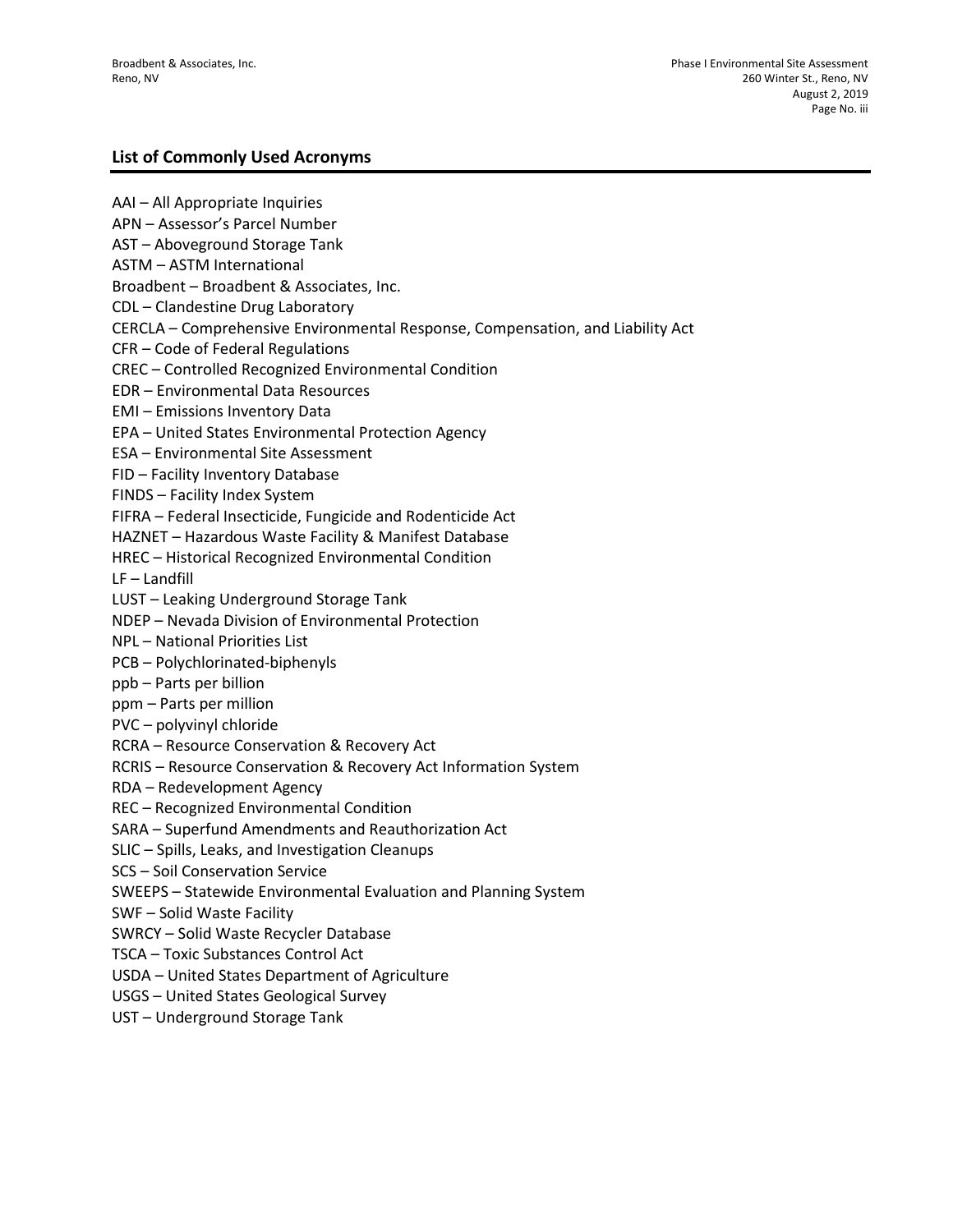### **Executive Summary**

To assist the City of Reno with their due diligence efforts, Broadbent & Associates, Inc. (Broadbent) has conducted this Phase I Environmental Site Assessment (ESA) on the real property located at 260 Winter St. (APN 011-640-05), Reno, Nevada, 89503. This ESA was conducted in conformance with the scope and limitations of ASTM Practice E1527-13: *Standard Practice for Environmental Site Assessments – Phase I Environmental Site Assessment Process*, and the United States Environmental Protection Agency (EPA) final rule contained within Code of Federal Regulations Volume 40 Part 312 – *Standards and Practices for All Appropriate Inquiries*. Exceptions to, or deletions from, this practice are described in Section 1 of this report. Use of the referenced ASTM Process is intended to satisfy requirements for conducting "all appropriate inquiries" (AAI) under the Comprehensive Environmental Response, Compensation and Liability Act (CERCLA).

This assessment has revealed recognized environmental conditions in connection with the Property. RECs associated with asbestos containing material (ACM) and lead based paint (LBP) are identified for the Property based on the following:

- Age of the building and the potential for presence of ACMs and/or LBP;
- Unknown condition of structural materials potentially containing ACMs and/or LBP; and
- Undetermined future use of the existing structure on the Property.

For ACM, should renovation and/or demolition activities be undertaken, then it is recommended that an Asbestos Demolition/Renovation Survey be completed and that all ACM that will be impacted by the demolition and/or renovation be properly abated to comply with federal and state regulations.

For LBP, it is recommended that any area to be disturbed be checked prior to disturbance to be in compliance with Nevada lead regulation requirements.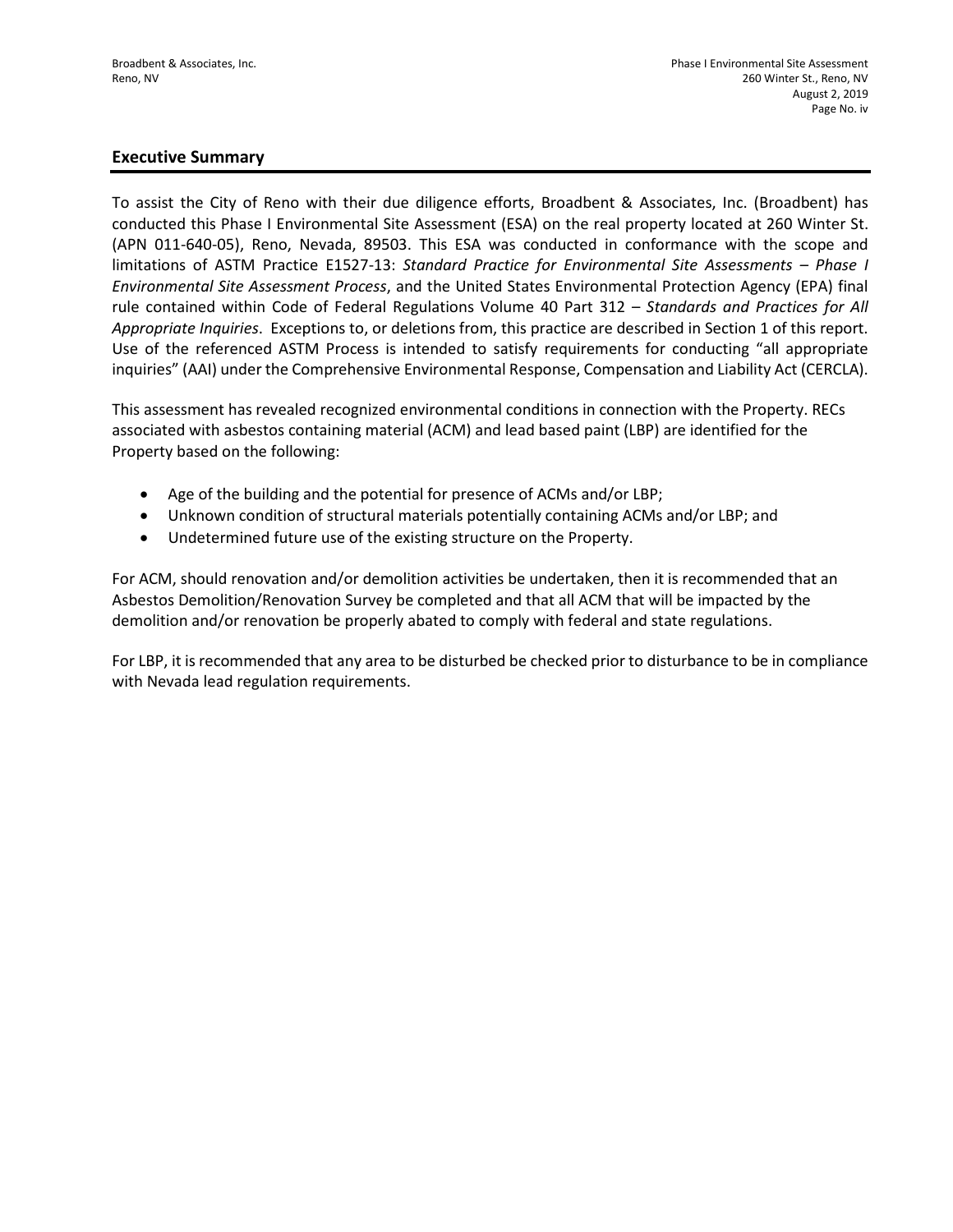## **Section 1: Introduction**

This section describes the purpose of and authorization for conducting this assessment. Also discussed are significant assumptions, deviations, special terms and conditions, and user reliance on this report.

### **1.1** Purpose

To assist the City of Reno with their due diligence efforts relative to the site located at 260 Winter St., (APN: 011-640-05) in Reno, NV (Property), Broadbent & Associates, Inc. (Broadbent) conducted an All Appropriate Inquiry Phase I Environmental Site Assessment (ESA) consistent with the ASTM International Standard E1527- 13: *Standard Practice for Environmental Site Assessments – Phase I Environmental Site Assessment Process*, and the United States Environmental Protection Agency (EPA) final rule contained within Code of Federal Regulations (CFR) Volume 40 Part 312 – *Standards and Practices for All Appropriate Inquiries* (AAI). The purpose of this due diligence investigation is to identify recognized environmental conditions (RECs), controlled recognized environmental conditions (CRECs), historical recognized environmental conditions (HRECs), and/or *de minimis* conditions as defined below.

A REC is defined by ASTM International as:

"The presence or likely presence of any hazardous substances or petroleum products in, on, or at a property: (1) due to release to the environment; (2) under conditions indicative of a release to the environment; or (3) under conditions that pose a material threat of a future release to the environment. *De minimis* conditions are not recognized environmental conditions."

A HREC is defined by ASTM International as:

"A past release of any hazardous substances or petroleum products that has occurred in connection with the property and has been addressed to the satisfaction of the applicable regulatory authority or meeting unrestricted use criteria established by a regulatory authority, without subjecting the property to any required controls (for example, property use restrictions, activity and use limitations, institutional controls, or engineering controls)."

A CREC is defined by ASTM International as:

"A recognized environmental condition resulting from a past release of hazardous substances or petroleum products that has been addressed to the satisfaction of the applicable regulatory authority (for example, as evidenced by the issuance of a no further action letter or equivalent, or meeting riskbased criteria established by regulatory authority), with hazardous substances or petroleum products allowed to remain in place subject to the implementation of required controls (for example, property use restrictions, activity and use limitations, institutional controls, or engineering controls)."

A *De Minimis* Condition is defined by ASTM International as:

"A condition that generally does not present a threat to human health or the environment and that generally would not be the subject of an enforcement action if brought to the attention of appropriate governmental agencies. Conditions determined to be *de minimis* conditions are not recognized environmental conditions nor controlled recognized environmental conditions."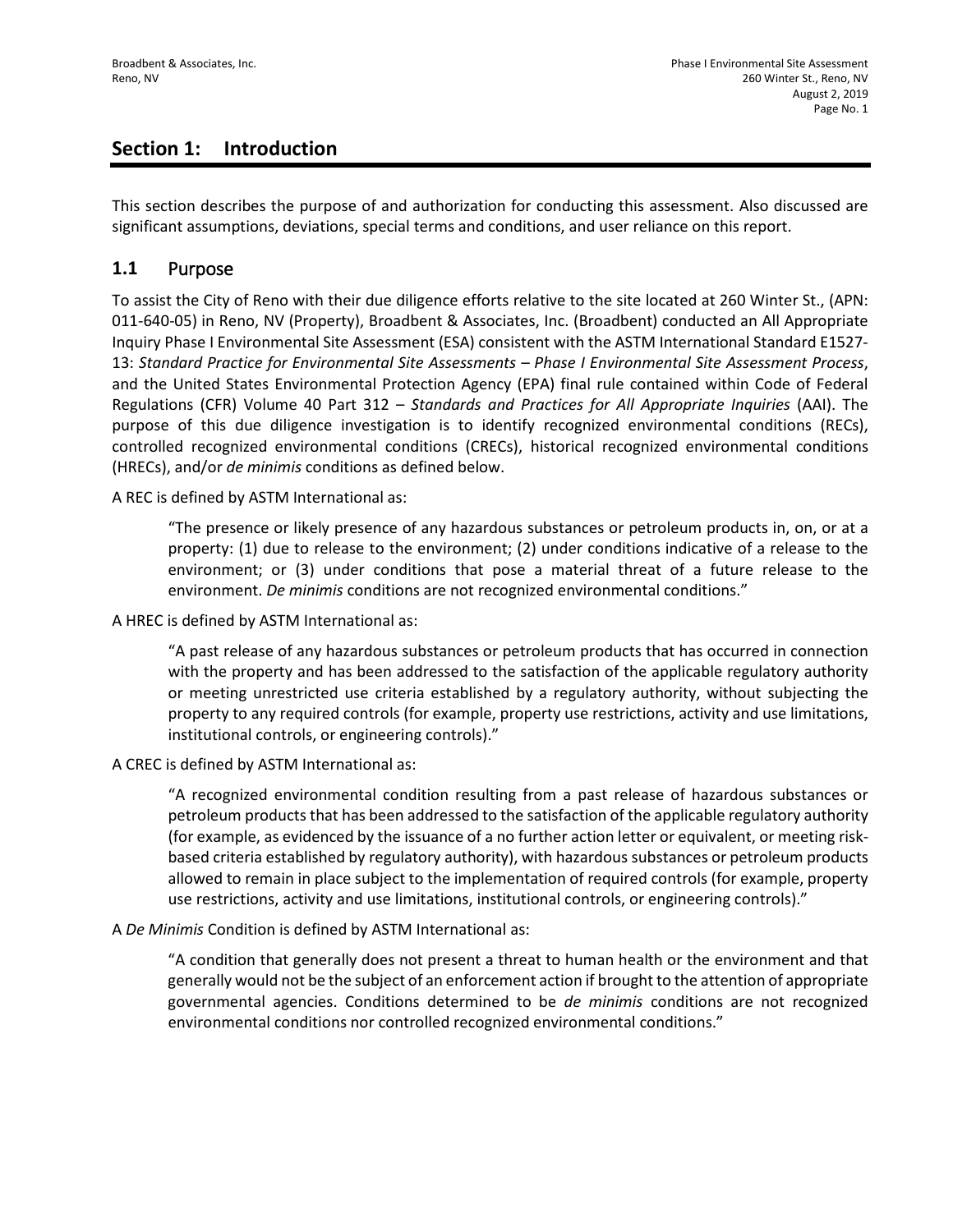# **1.2** Scope of Work

Various investigative methods were utilized to complete this ESA. Specific items accomplished include the following:

- Prepared a general site description
- Reviewed User-provided information
- Reviewed readily ascertainable environmental records
- Conducted a site reconnaissance
- Conducted interviews
- Identified data gaps (if present)
- Prepared this ESA report summarizing assessment results

### **1.3** Significant Assumptions

Conclusions stated in this report are based upon observations made by employees of Broadbent and also upon information provided by others. It is assumed that these observations and information are accurate. However, Broadbent cannot be held responsible for the accuracy of the information provided by others. The scope of this ESA does not purport to encompass every report, record, or other form of documentation relevant to the Property being evaluated.

### **1.4** Deviations

There were no deviations from the ASTM International standards.

### **1.5** Special Terms and Conditions

Observations contained within this assessment are based upon Property conditions readily visible and present at the time of the site reconnaissance. These Property observations are unable to specifically identify conditions of potential mold, asbestos containing building materials, subsurface soil, groundwater, vapor, or underground storage tanks, unless specifically mentioned. This ESA does not attempt to address the unidentified past or forecast future Property conditions.

### **1.6** Reliance

The enclosed ESA has been conducted for the exclusive use of NDEP and the City of Reno and may not be reproduced, distributed, or relied upon by others without the prior written authorization of NDEP and/or City of Reno and Broadbent. A Reliance Letter can be prepared for additional use upon request by NDEP or City of Reno.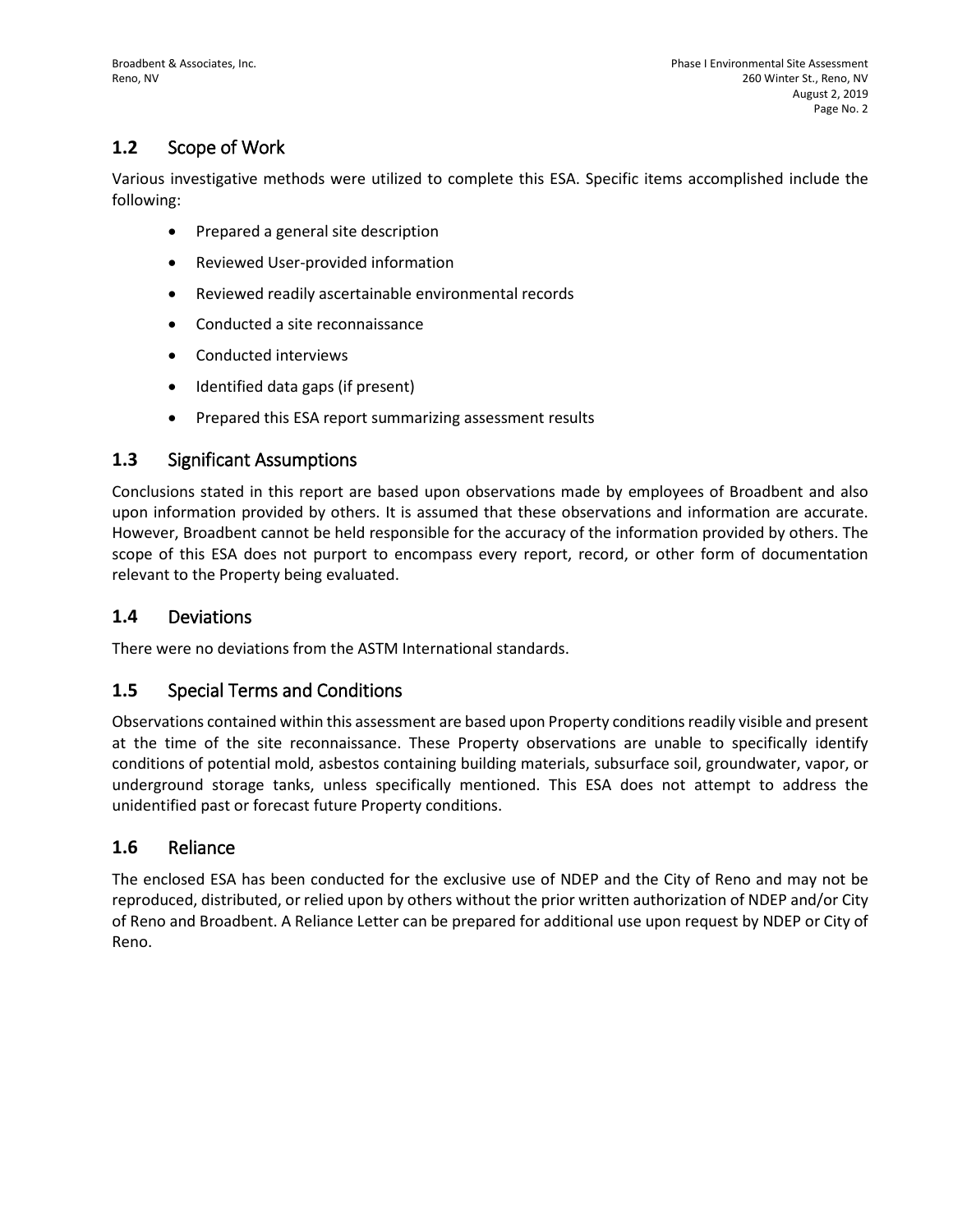# **Section 2: Site Description**

This section describes the Property with its location and legal description, general vicinity characteristics, current uses, description of on-site improvements, and current uses of adjoining properties.

### **2.1** Location and Legal Description

The Property is located within the incorporated limits of Reno, NV. The Property's current physical address is 260 Winter St., Reno, NV. The Property consists of one parcel assigned Washoe County Assessor's Parcel Number 011-640-05. A copy of the Washoe County Assessor's Parcel Map for the Property is provided in Appendix A. According to the parcel map a portion of the Property appears to be on the Vine St. right-of-way.

Approximate latitude and longitude coordinates for the center of the Property are 39.5261230 North, - 119.8241320 West NAD83. The Property is located within the northwest ¼ of southwest ¼ of Section 11, Township 19 North, Range 19 East, relative to the Mount Diablo Baseline and Meridian. The Property is covered by the United States Geological Survey (USGS) 6723545 Reno, NV 7.5-minute quadrangle topographic map. A Site Location and Property Location Map are provided as Figures 1 and 2, respectively.

### **2.2** Current Uses of the Site

The Property is developed with two warehouse structures used for fire department storage and softball batting facility. No RECs, CRECs, and/or HRECs were noted relative to the Property based on review of current uses of the Property.

### **2.3** Description of Structures, Roads, and Other Improvements

The Property is currently developed with two warehouse buildings. Building one consists of a 11,664 sq. ft. concrete block constructed storage warehouse built in 1963; Building two consists of a 12,000 sq. ft. metal frame constructed storage warehouse built in 1959. Buildings are heated by space heaters.

**Size of Property (approximate)** According to the Washoe County Assessor, the approximate size of parcel 011-640-05 is 1.63 acres. **General Topography of Property** The Property has a gradual downward slope to the southeast. **Adjoining and/or Access/Egress Roads** The Property is accessible by entrances/exits on the west side of the Property via Vine St. and on the southern side via Winter St. **Paved or Concrete Areas (including parking)** The Property buildings are surrounded by cracked asphalt. **Unimproved Areas There are no known unimproved areas. Landscaped Areas** No landscaped areas were observed on the Property. **Surface Water** At its closest point the Truckee River is approximately 0.28 miles southeast of the Property. **Potable Water Source Truckee Meadows Water Authority Sanitary Sewer Utility Access 20 Access 20 Access 20 Access 20 Access 20 Access 20 Access 20 Access 20 Access** 

Additional Property information is provided in the table below.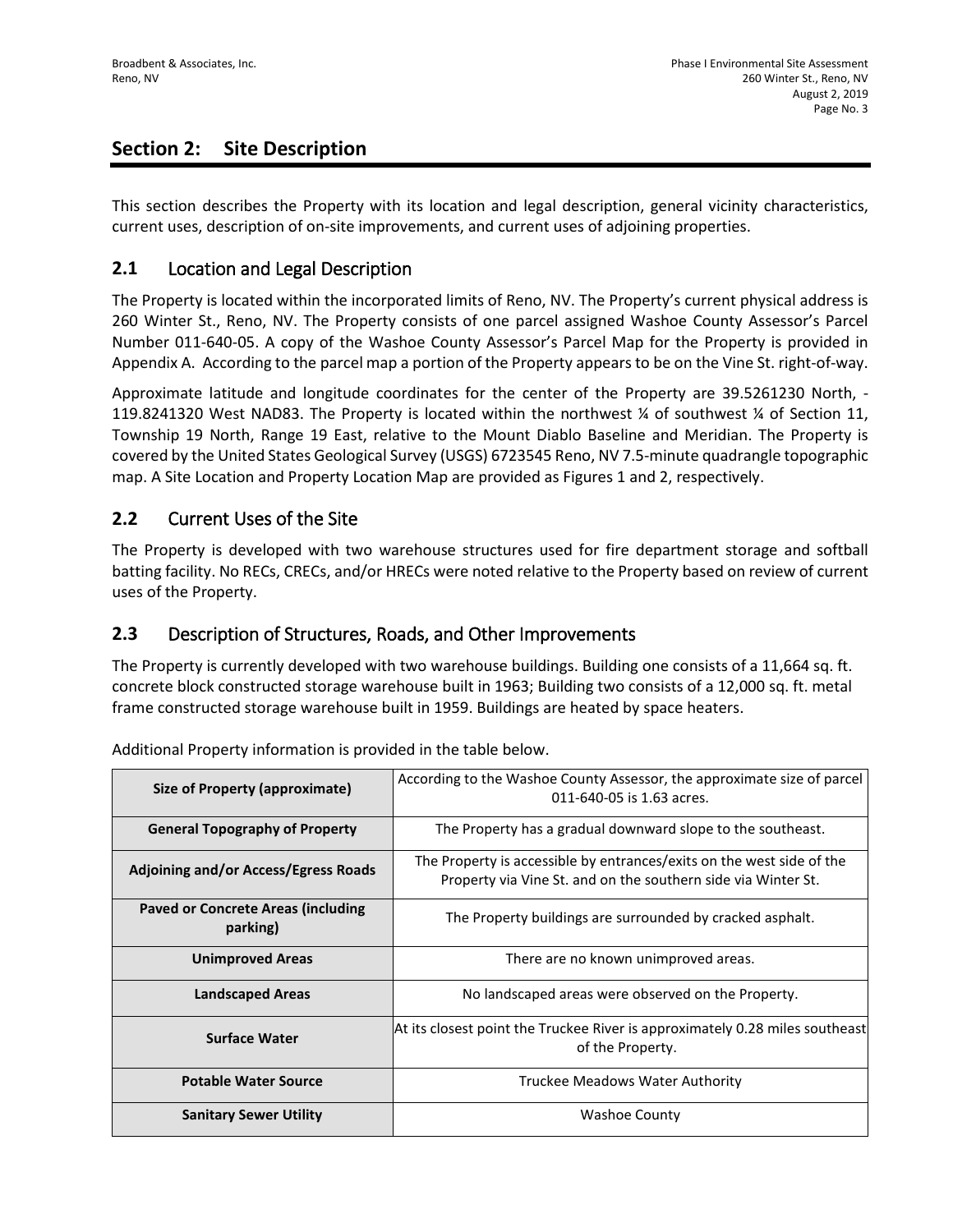| <b>Storm Sewer Utility</b> | <b>Washoe County</b> |
|----------------------------|----------------------|
| <b>Electrical Utility</b>  | NV Energy            |
| <b>Natural Gas Utility</b> | <b>NV Energy</b>     |

RECs associated with asbestos containing material (ACM) and lead based paint (LBP) are identified for the Property based on the following:

- Age of the building and the potential for presence of ACMs and/or LBP;
- Unknown condition of structural materials potentially containing ACMs and/or LBP; and
- Undetermined future use of the existing structure on the Property.

There is a potential for cement/concrete, pipe insulation, drywall office wall, floor tiles/sheeting, etc. in both buildings to be asbestos containing material (ACM) based on each building's year of construction. Therefore, RECs associated with ACM and LBP are identified for the Property.

### **2.4** Current Uses of Adjoining Properties

Adjoining properties are used for various purposes. Uses of adjoining properties at the time of this investigation are the following:

| <b>Direction</b> | <b>Address</b>     | <b>Use &amp; Occupant</b>        | <b>Comments</b>     |
|------------------|--------------------|----------------------------------|---------------------|
| <b>North</b>     | N/A                | Union Pacific Railroad           | None                |
|                  | N/A                | Winter St.                       | Public thoroughfare |
|                  | N/A                | Alleyway                         | Public thoroughfare |
| South            | 245 Winter St.     | Pure Water Systems of NV         | APN: 011-013-01     |
|                  | 240 Vine St.       | Parking Lot                      | APN: 011-013-10     |
|                  | 242 Winter St.     | Storage Warehouse                | APN: 011-015-07     |
| West             | N/A                | Vine St.                         | Public thoroughfare |
|                  | 264 Keystone Ave.  | <b>Police Evidence Facility</b>  | APN: 011-350-30     |
| East             | 291 Washington St. | Nevada Auto Repair               | APN: 011-640-06     |
|                  | 265 Washington St. | <b>Homeless Overflow Shelter</b> | APN: 011-640-07     |

No RECs, CRECs, and/or HRECs were identified relative to the Property based on review of current uses of adjoining properties.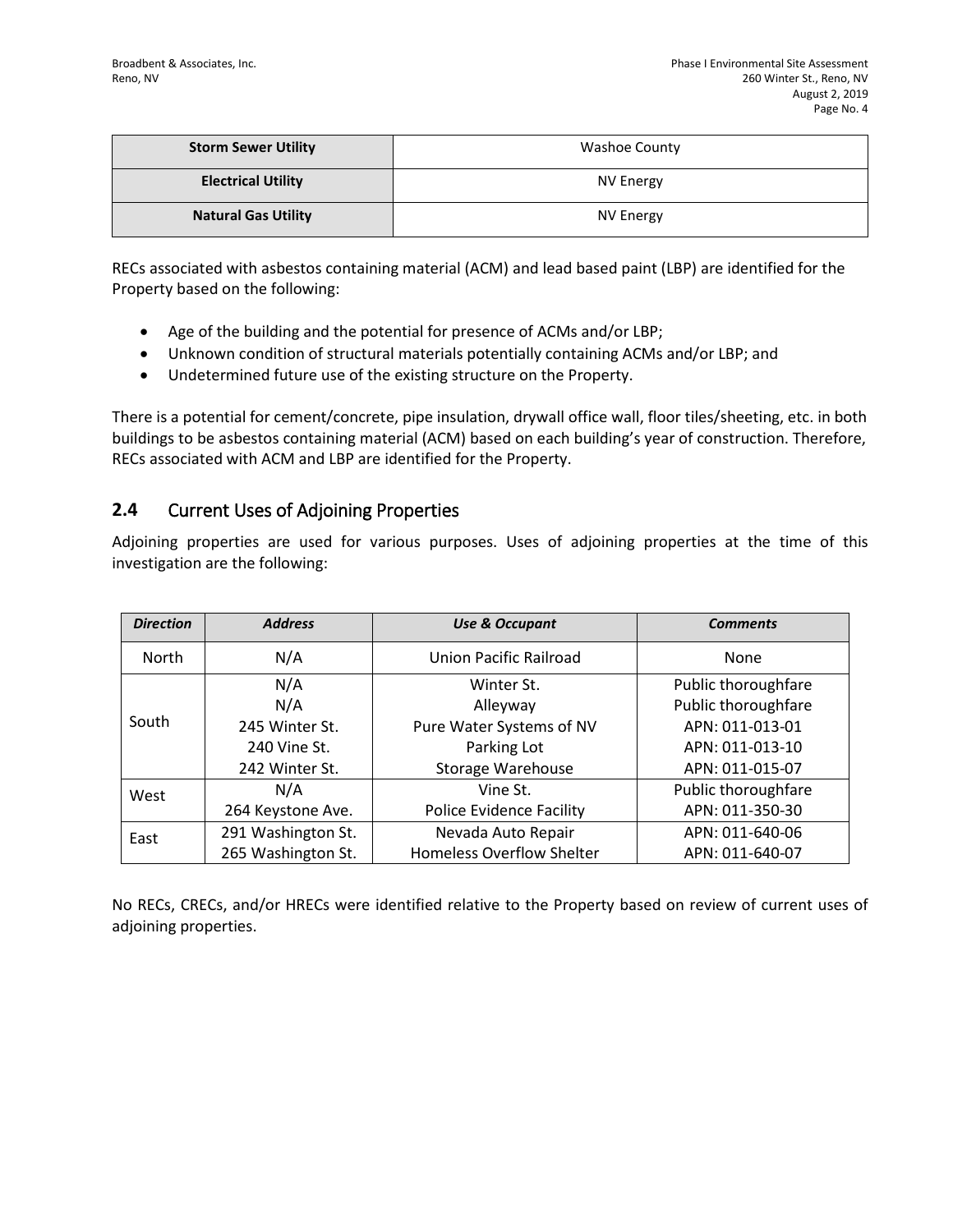# **Section 3: User-Provided Information**

The purpose of this section is to detail User-provided information used to help identify the possibility of RECs in connection with the Property. A User Questionnaire was provided to the User to assist them in compiling pertinent information. User-provided information is summarized below and included in Appendix B.

### **3.1** Owner, Key Property Manager, or Occupant Provided Information

According to Washoe County Assessor Data, the Property is owned by the City of Reno. The Property is currently an industrial lot with two warehouses.

## **3.2** Title Records, Environmental Liens or Activity and Use Limitations

Reasonably ascertainable recorded land title records should be checked by the User to identify environmental liens or activity and use limitations, if currently recorded against the Property. Environmental liens or activity and use limitations so identified are supposed to be reported to the Environmental Professional conducting the ESA. No evidence of environmental liens or activity and/or use limitations was discovered or brought to the attention of Broadbent.

No RECs, CRECs, and/or HRECs were identified relative to the Property based on review of title records, environmental liens, or activity and use limitations.

### **3.3** Specialized Knowledge

If the User has or is aware of any specialized knowledge or experience that is material to RECs in connection with the Property, it is the User's responsibility to communicate this information to the Environmental Professional. The User provided no Specialized Knowledge relative to the Property.

No RECs, CRECs, and/or HRECs were identified relative to the Property based on review of available specialized knowledge.

### **3.4** Valuation Reduction for Environmental Issues

In a transaction involving the purchase of a parcel of real estate, if a User has actual knowledge that the purchase price of the Property is significantly less than the purchase price of comparable properties, the User should try to identify an explanation for the lower price and to make a written record of such explanation. User provided no information relative to valuation reduction relative to the Property.

No RECs, CRECs, and/or HRECs were noted relative to the Property based on review of information relative to valuation reduction for environmental issues.

## **3.5** Reason for Conducting Phase I

The purpose of this ESA was to identify existing or potential RECs, CRECs, and/or HRECs (as defined by ASTM Standard E1527-13) in connection with the Property, and it is assumed to also be to qualify the User for Landowner Liability Protection (LLP) relative to potential CERCLA liability.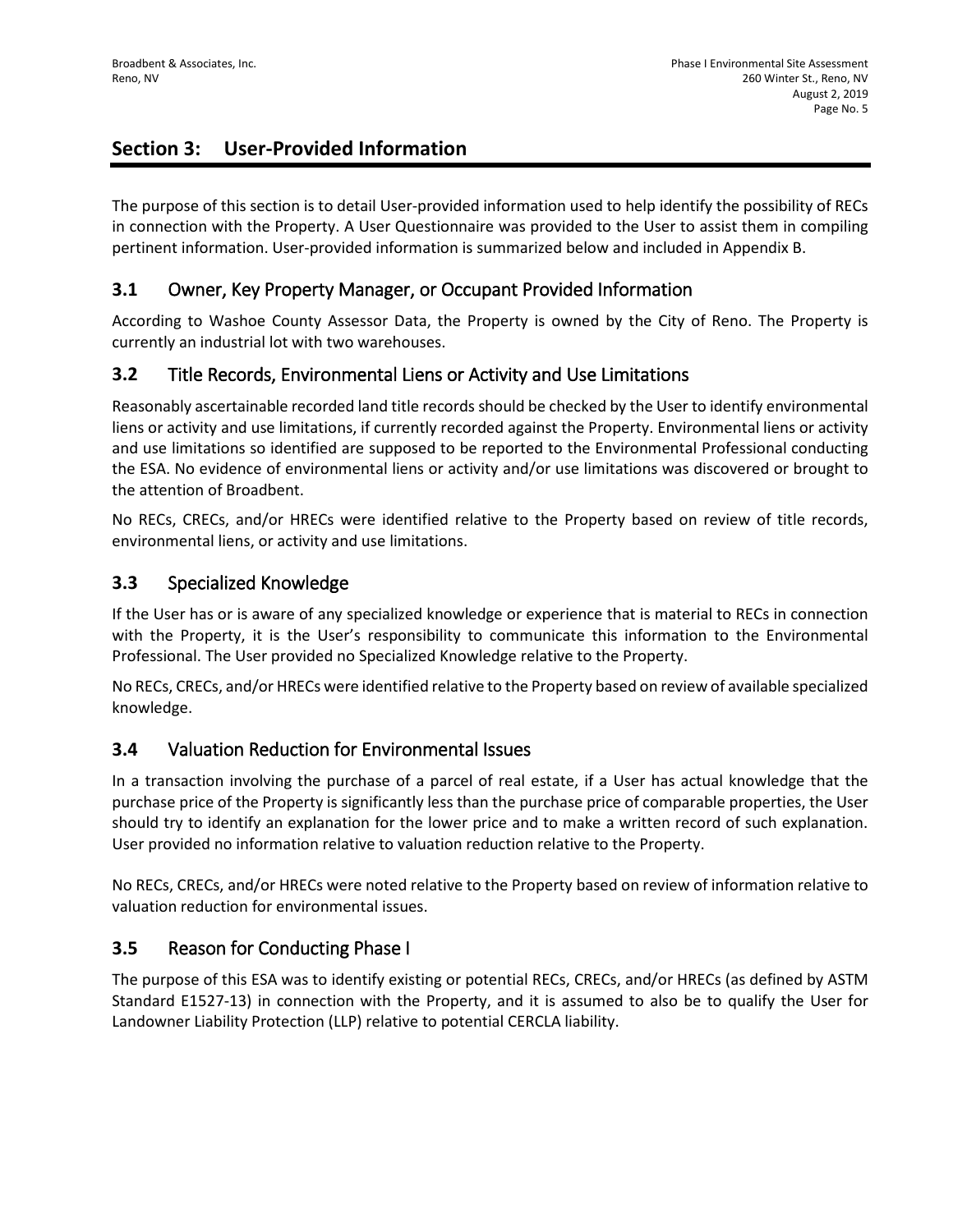## **Section 4: Records Review**

The purpose of a Records Review is to obtain and review records that will help identify RECs, CRECs, and/or HRECs in connection with the Property. A discussion of each record source is provided below.

### **4.1** Physical Setting

Physical setting information for the Property was obtained by a review of sources that included, but was not limited to, USGS topographic maps and a USDA soil survey report.

#### $4.1.1$ Topography

The USGS, 6723545 Reno, NV Quadrangle 7.5-Minute series topographic map was reviewed for this ESA. According to the contour lines on the topographic map, the Property is located at an approximate elevation of 4,526 ft above mean sea level. The contour lines in vicinity of the Property indicate the area has a gradual downward slope to the southeast.

### 4.1.2 Surface Water Bodies

The Truckee River is approximately 0.28 miles southeast of the Property. No on-site water wells or springs were observed during the Property reconnaissance. No settling ponds, lagoons, surface impoundments, wetlands or natural catch basins were observed on the Property during this investigation.

#### $4.1.3$ Geology and Hydrology

The Property is located west of downtown Reno, NV. The geological deposits of this area are described by the USGS as stratified sequences of quaternary alluvium. Based on the soil survey maps published by the USDA Soil Conservation Service (SCS), the Property is predominately mapped as "Orr" which is gravelly sandy loam soil texture. The Property soil hydrologic group classification is Class B – Moderate infiltration rates. Class B soils are "deep and moderately deep, moderately well and well drained soils with moderately coarse textures."

The groundwater flow direction in the vicinity of the Property based on topography is assumed to be toward the south. Depth to groundwater is expected to be approximately 15-40 ft below land surface (BLS) in the area near and beneath the Property, according to the Nevada Division of Water Resources on-line Well Log Database.

## **4.2** Environmental Record Sources

Broadbent contracted Environmental Data Resources, Inc. (EDR) to conduct a search of available state, federal, and other ascertainable environmental records. The area searched included the Property and surrounding area within approximate minimum search distances from the Property boundary, dependent on listing type, as defined by ASTM International. A complete listing of records searched is available in the EDR Radius Report provided in Appendix C. An abbreviated list of search results is provided in the table below relative to records that identified a regulatory listing relevant to the Property. A subsequent discussion is provided relative to identified potential concerns.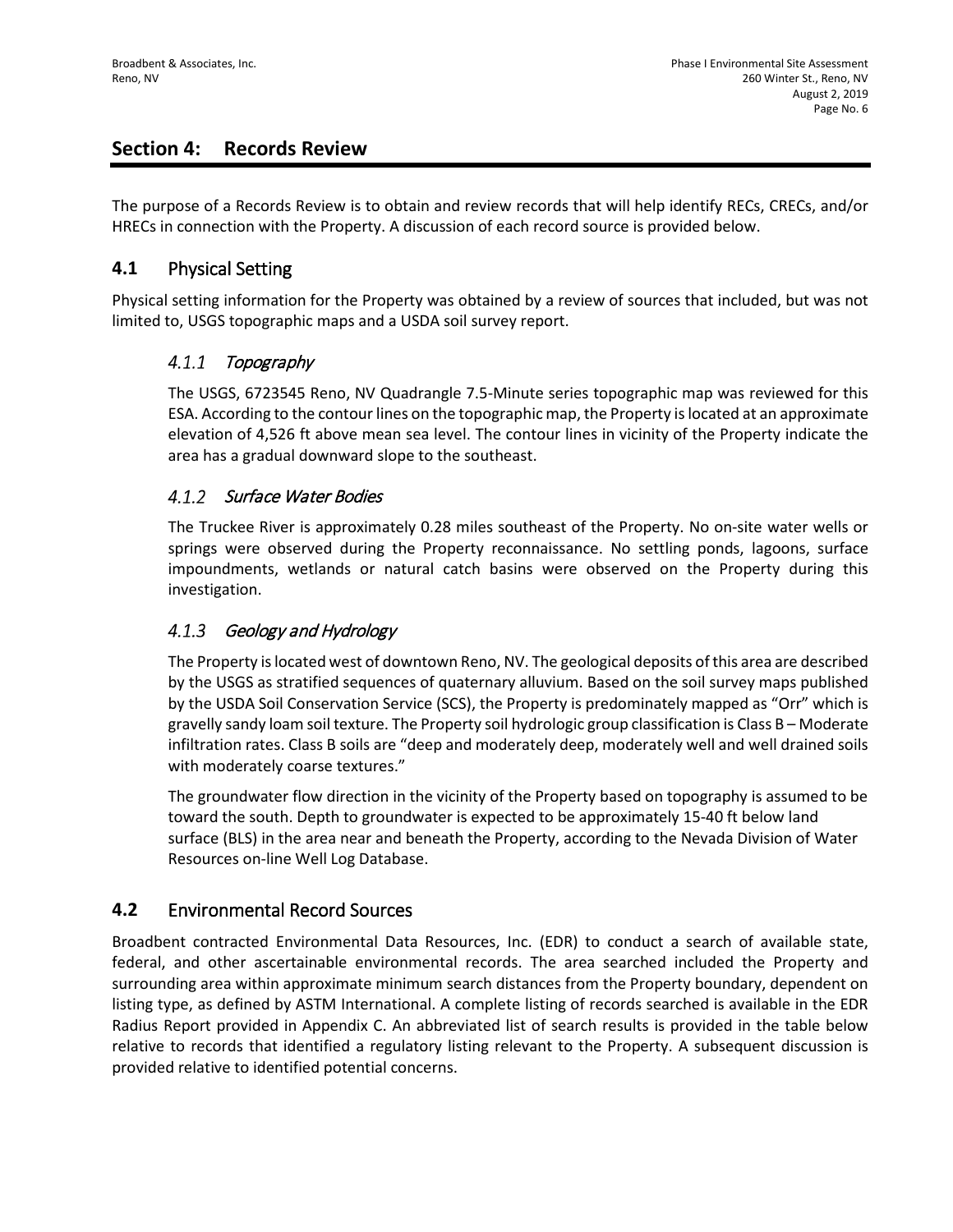| <b>Standard Database List Per ASTM International</b>   | <b>Database</b><br><b>Date</b><br>(M/D/Y) | <b>Subject</b><br>Property<br><b>Listed</b><br>$(Y$ or $N)$ | <b>Total No. of</b><br><b>Listings</b> | <b>Environmental</b><br><b>Concern Posed to</b><br>the Subject<br><b>Property</b><br>$(Y$ or $N)$ |
|--------------------------------------------------------|-------------------------------------------|-------------------------------------------------------------|----------------------------------------|---------------------------------------------------------------------------------------------------|
| <b>Federal Agencies</b>                                |                                           |                                                             |                                        |                                                                                                   |
| Federal NPL Sites (<1.0 mile)                          | 3/11/19                                   | N                                                           | 0                                      | N                                                                                                 |
| Federal Delisted NPL Sites (<1.0 mile)                 | 3/11/19                                   | N                                                           | 0                                      | N                                                                                                 |
| Federal SEMS Sites (< 0.5 mile)                        | 3/11/19                                   | N                                                           | 0                                      | N                                                                                                 |
| Federal CERCLIS NFRAP - SEMS ARCHIVE Sites (<0.5 mile) | 3/11/19                                   | N                                                           | 0                                      | N                                                                                                 |
| RCRA CORRACTS Sites (<1.0 mile)                        | 3/25/19                                   | N                                                           | 0                                      | N                                                                                                 |
| RCRA non-CORRACTS TSD Facilities (< 0.5 mile)          | 3/25/19                                   | N                                                           | 0                                      | N                                                                                                 |
| RCRA LQG (<0.25 mile)                                  | 3/25/19                                   | N                                                           | 0                                      | N                                                                                                 |
| RCRA SQG (<0.25 mile)                                  | 3/25/19                                   | N                                                           | 0                                      | N                                                                                                 |
| RCRA CESQG (<0.25 mile)                                | 3/25/19                                   | N                                                           | 4                                      | N                                                                                                 |
| Federal ERNS Sites (Property Only)                     | 3/25/19                                   | N                                                           | 0                                      | N                                                                                                 |
| US Institutional/Engineering Controls (<0.5 mile)      | 1/31/19                                   | N                                                           | 0                                      | N                                                                                                 |
| <b>State Agencies</b>                                  |                                           |                                                             |                                        |                                                                                                   |
| State & Tribal equivalent CERCLIS (SHWS) (<1.0 mile)   | 12/17/18                                  | N                                                           | 178                                    | N                                                                                                 |
| State & Tribal SWF/LF (<0.5 mile)                      | 11/27/18                                  | N                                                           | 0                                      | N                                                                                                 |
| State & Tribal LUST (<0.5 mile)                        | 12/17/18                                  | N                                                           | $\overline{2}$                         | N                                                                                                 |
| State & Tribal ASTs (<0.25 mile)                       | 1/25/18                                   | N                                                           | 0                                      | N                                                                                                 |
| State & Tribal USTs (<0.25 mile)                       | 1/25/18                                   | Y                                                           | 25                                     | N                                                                                                 |
| State & Tribal Voluntary Cleanup Sites (<0.5 mile)     | 12/17/18                                  | N                                                           | 0                                      | N                                                                                                 |
| State & Tribal Brownfield Sites (<0.5 mile)            | 12/17/18                                  | N                                                           | 0                                      | N                                                                                                 |
| <b>Other Ascertainable Records</b>                     |                                           |                                                             |                                        |                                                                                                   |
| US Brownfields (<0.5 mile)                             | 12/17/18                                  | N                                                           | 0                                      | N                                                                                                 |
| Recycling Facilities in Nevada (SWRCY) (<0.5 mile)     | 10/12/18                                  | N                                                           | 4                                      | N                                                                                                 |
| RCRA-NonGen (<0.25)                                    | 3/25/19                                   | ${\sf N}$                                                   | 19                                     | N                                                                                                 |
| <b>EDR Exclusive</b>                                   |                                           |                                                             |                                        |                                                                                                   |
| EDR US Historic Auto Station (<0.125 mile)             | <b>NA</b>                                 | N                                                           | $\overline{7}$                         | N                                                                                                 |
| EDR US Historic Dry Cleaners (<0.125 mile)             | <b>NA</b>                                 | N                                                           | $\mathbf{1}$                           | N                                                                                                 |
| EDR US Manufactured Gas Plants (<0.25 mile)            | <b>NA</b>                                 | N                                                           | 1                                      | N                                                                                                 |

Based on information contained within the EDR report, the Property was listed on one of the databases that were searched. Database results for the target Property and those surrounding the target property are discussed below.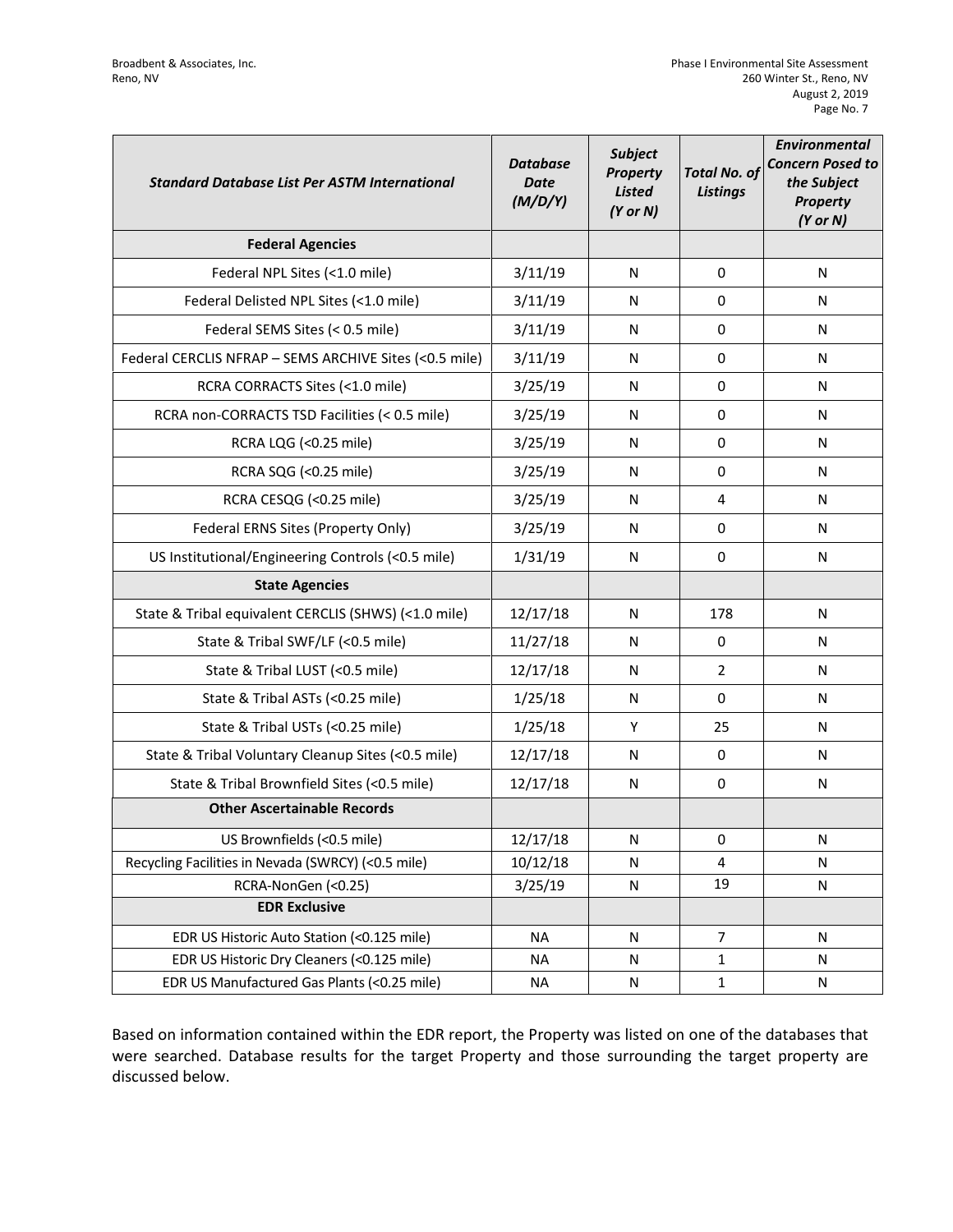The Property is listed on the UST database for having one permanently out of use UST. The EDR states, "remediation at the site has not been completed." However, file review of Washoe County Health Department's (WCHD) records indicates that this UST case for the Property was closed on November 18, 1999, confirmation TPH results were non-detect (ND) at the detection limit of 20 mg/kg, and no further action is required. The WCHD closure letter is provided in Appendix E. The associated UST case and UST specifications are listed and further discussed in Sections 4.5 and 5.3. The Property was not listed on any additional EDR databases. No associated RECs are known to currently exist relative to these searches.

Results of the records search found 178 sites located within one mile of the Property listed on the Corrective Action Sites (SHWS) database. Fifteen of these SHWS sites are within 0.25 miles of the Property. These fifteen sites were identified as petroleum hydrocarbon releases affecting soil and/or groundwater. Fourteen of the fifteen sites have been granted closure by the appropriate agency. The active SHWS site is approximately 546 ft west of the Property. The site is identified as Oppio Ranches LLC (Facility ID No. 4-000329). This site was listed on the SHWS database as a result of a gasoline release which affected soil at the site. The gasoline release at this site was reported to the NDEP on April 3, 2018. As of the date of this report, remedial action is being conducted (by the applicable responsible party) to address the release. Additional discussion relative to this site is provided in Section 4.5. Given that this release appears to only affect soil at the site, and that the applicable responsible party is currently addressing the release with oversight from WCHD, the potential for environmental impact to the Property appears to be low.

The LUST database indicates two sites within 0.5 miles of the Property. The nearest LUST site is approximately 2,336-feet northwest of the Property. The site is identified as Keystone Shell (Facility ID No. 4-000573). This site is listed on the LUST database as a result of a gasoline release which affected soil and groundwater at the site. The site was granted closure on November 2, 2004 by the appropriate agency. Given the site status, and distance from the Property, the potential for environmental impact to the Property appears to be low.

The second LUST site is located approximately 2,505-feet northwest of the Property. The site is identified as AM/PM #82438 (Facility ID No. 4-000017). The Site is listed on the LUST database as a result of a gasoline release which affected soil and groundwater at the site. The site was granted closure on May 31, 2013 by the appropriate agency. Given the site status, and distance from the Property, the potential for environmental impact to the Property appears to be low.

Other sites listed in the table above, but not yet specifically discussed, do not likely pose a significant environmental concern relative to the Property for one or more of the following reasons: distance from Property; relative location to the Property; operating UST facilities with no violations; UST facilities that are permanently out of service; site listing not indicative of a release but rather simply indicating that the site/facility may possess chemicals of concern (e.g. RCRA Non-Gen).

### **4.3** Vapor Intrusion

Vapor intrusion occurs when chemicals volatilize and migrate from impacted soil and/or groundwater up into a building's interior space. Vapor intrusion can pose a potential health threat to the occupants of the building, especially to sensitive populations such as the elderly and children.

Sites within the approximate minimum search distances of 1/3 of a mile for chemicals of concern (COC) and 1/10 of a mile for petroleum hydrocarbon COC were reviewed. Based on the regulatory status, the characteristics of the offsite suspect sources, and/or lack of documented groundwater plumes within the areas of concern, it is unlikely that the Property has been impacted by vapor intrusion from surrounding sites.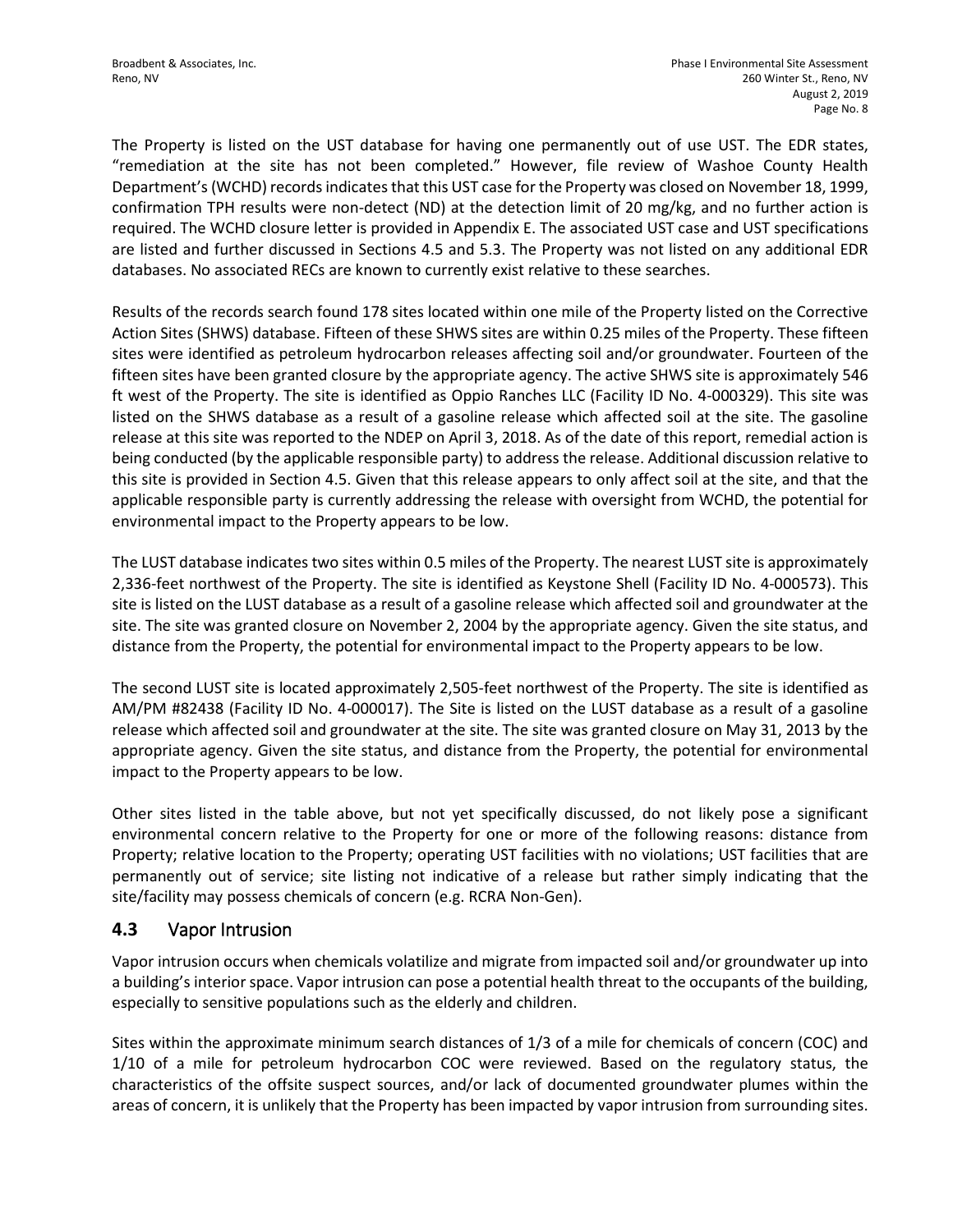## **4.4** Historical Record Sources

The following standard historical sources may be used to meet the historical record sources review requirements of ASTM E1527-13: aerial photographs; fire insurance maps; property tax files; land title records (although these cannot be the sole historical source consulted); topographic maps; city directories; building department records; or zoning/land use records. ASTM E1527-13 requires "All obvious uses of the property shall be identified from the present, back to the property's first developed use, or back to 1940, whichever is earlier." This task requires reviewing only as many of the standard historical sources as are necessary and that are reasonably ascertainable and likely to be useful.

#### 4.4.1 Historical Topographic Maps

The following historical topographic maps were reviewed and described. Copies of the historical topographic maps are provided in Appendix D.

| Date(s) | <b>Map Source &amp; Scale</b> | <b>Property Observations</b>                                                                                                                   | <b>Surrounding Area Observations</b>                                                                                                                                                                                                                                                                                                                                                                                                                 |
|---------|-------------------------------|------------------------------------------------------------------------------------------------------------------------------------------------|------------------------------------------------------------------------------------------------------------------------------------------------------------------------------------------------------------------------------------------------------------------------------------------------------------------------------------------------------------------------------------------------------------------------------------------------------|
| 1891    | Reno Quad<br>1:125000         | Property is adjacent west of downtown<br>Reno. Railroad is depicted adjacent south Pacific Railroad, V&T Railroad, and the<br>of the Property. | Downtown Reno is recorded east of<br>the Property on this map. Central<br>Truckee River are recorded on this<br>map.                                                                                                                                                                                                                                                                                                                                 |
| 1893    | Reno Quad<br>1:125000         | No significant change.                                                                                                                         | No significant change.                                                                                                                                                                                                                                                                                                                                                                                                                               |
| 1950    | Reno Quad<br>1:62500          | Property is within the developed part of<br>Reno.                                                                                              | Increasing development of downtown<br>Reno area. Winter St. is adjacent<br>south of the Property. The Union<br>Pacific Railroad is recorded adjacent<br>north of the Property. Vine St. and<br>Washington St. are observed west and<br>east of the Property, respectively.<br>Reno High School, S. Virginia S.,<br>Idlewild Park, Keystone Ave.,<br>University of Nevada-Reno, Virginia<br>Lake, and Highland Reservoir are<br>recorded on this map. |
| 1951    | Reno Quad<br>1:62500          | No significant change.                                                                                                                         | No significant change.                                                                                                                                                                                                                                                                                                                                                                                                                               |
| 1967    | Reno Quad<br>1:62500          | Two building structures are recorded on<br>the Property.                                                                                       | Keystone Ave. and building structure<br>are identified east of the Property. A<br>trailer park is recorded southwest of<br>the Property. I-80, US hwy. 40, several<br>apparent commercial buildings, and<br>the Union Pacific Railroad are<br>recorded north of the Property.                                                                                                                                                                        |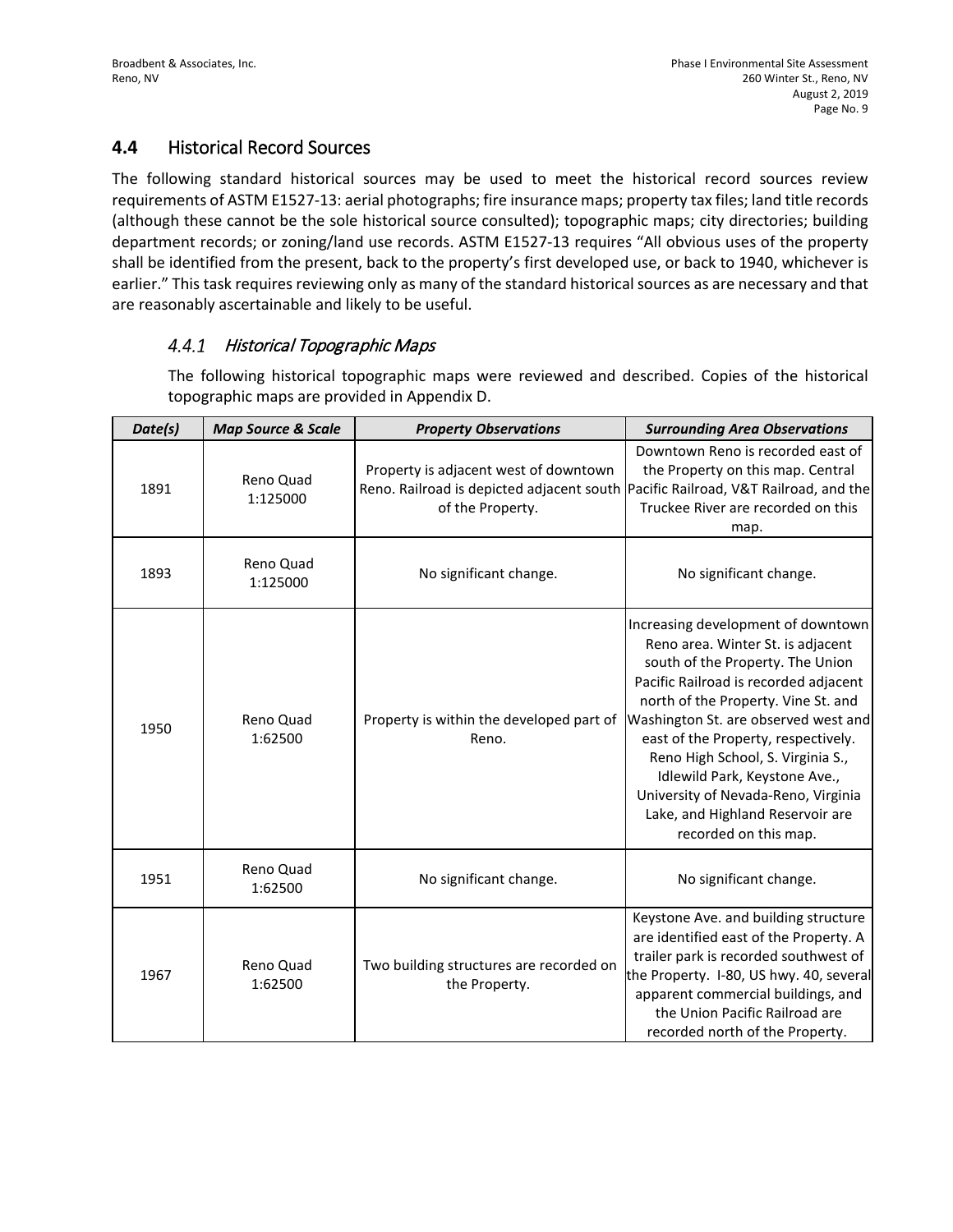| 1974 | Reno Quad<br>1:24000 | No significant change. | Increasing development of Reno.<br>Interstate 80 and US 395 are being<br>constructed on the map. Surrounding<br>area of the Property is predominately<br>industrial/commercial. Apparent<br>warehouses are seen adjacent south<br>and east of the Property. |
|------|----------------------|------------------------|-------------------------------------------------------------------------------------------------------------------------------------------------------------------------------------------------------------------------------------------------------------|
| 1982 | Reno Quad<br>1:24000 | No significant change. | I-80 is developed north of the<br>Property.                                                                                                                                                                                                                 |
| 2015 | Reno Quad<br>1:24000 | No significant change. | Surrounding area appears to be<br>developed in their current<br>configuration on this map.                                                                                                                                                                  |

No RECs, CRECs, and/or HRECs were identified relative to the Property based on review of the historical topographic maps.

### 4.4.2 Historical Aerial Photographs

The following historical aerial photographs were reviewed and described. Copies of the historical aerial photographs are provided in Appendix D.

| Date(s) | <b>Photo Source &amp; Scale</b> | <b>Property Observations</b>                                                                                                  | <b>Surrounding Area Observations</b>                                                                                                                                                                                                                                                                                                                                                                                                                                                                 |
|---------|---------------------------------|-------------------------------------------------------------------------------------------------------------------------------|------------------------------------------------------------------------------------------------------------------------------------------------------------------------------------------------------------------------------------------------------------------------------------------------------------------------------------------------------------------------------------------------------------------------------------------------------------------------------------------------------|
| 1939    | <b>USDA</b><br>$1'' = 500'$     | There is one large apparent warehouse<br>structure and possibly two smaller shed<br>like structures observed on the Property. | Surrounding area is predominately<br>developed with apparent mixed use.<br>Downtown Reno is east of the<br>Property. The Truckee River is south<br>of the Property. The Union Pacific<br>Railroad is adjacent north of the<br>Property. Apparent residential<br>buildings are adjacent south of the<br>Property. Vine St. and two<br>warehouses are adjacent west of the<br>Property. Three apparent<br>residential/commercial building<br>structures are observed adjacent east<br>of the Property. |
| 1946    | <b>USGS</b><br>$1'' = 500'$     | One large warehouse and several<br>apparent cars and/or small containers are<br>observed on the Property.                     | Adjacent warehouses are observed<br>west and east of the Property.<br>Apparent residential structures are<br>seen south of the Property.                                                                                                                                                                                                                                                                                                                                                             |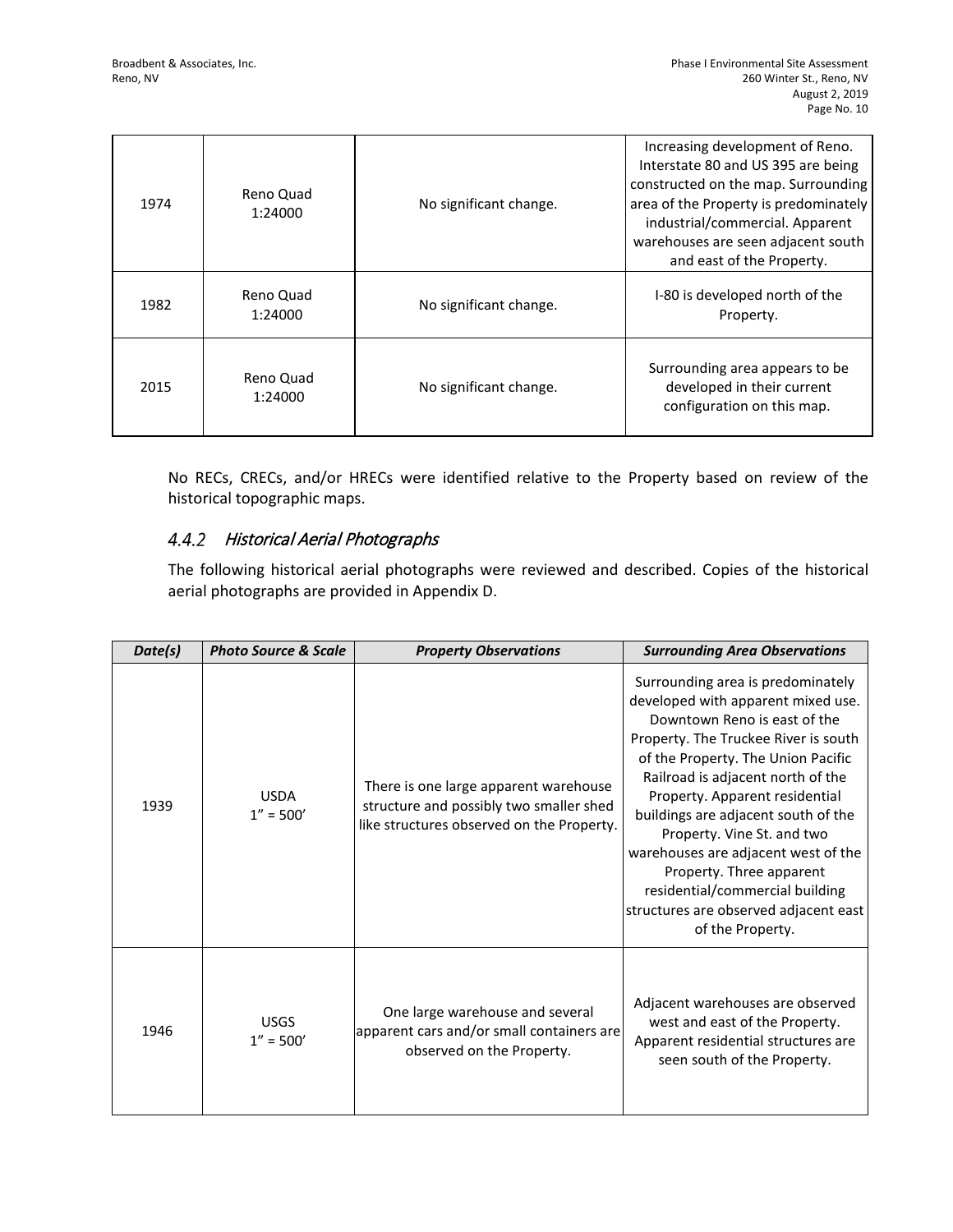| 1953 | <b>USGS</b><br>$1'' = 500'$  | Warehouse building no longer appears on<br>the Property. Several trees and/or<br>vehicles are observed on the Property.                 | Development of a large commercial<br>shopping complex to the northwest of<br>the Property. A warehouse building is<br>adjacent west of the Property.<br>Apparent commercial buildings are<br>developed adjacent east of the<br>property. Further development of<br>residential structures south of the<br>Property.                                        |
|------|------------------------------|-----------------------------------------------------------------------------------------------------------------------------------------|------------------------------------------------------------------------------------------------------------------------------------------------------------------------------------------------------------------------------------------------------------------------------------------------------------------------------------------------------------|
| 1962 | <b>NHD</b><br>$1'' = 500'$   | A large warehouse is observed on the<br>Property. A storage yard is also observed<br>with apparent materials stored on the<br>Property. | Development of apparent commercial<br>shopping plaza and Keystone Ave. are<br>seen northwest of the Property in this<br>photo. Several apparent warehouses<br>are developed adjacent north and<br>east of the Property. Apparent<br>construction activities are observed<br>adjacent west of the property.                                                 |
| 1966 | <b>USGS</b><br>$1'' = 500'$  | Two large warehouse structures are<br>observed on the Property. A storage yard<br>is also observed.                                     | Development of a commercial<br>building structure is observed<br>adjacent west of the Property. An<br>apparent industrial/commercial<br>building is seen adjacent north of the<br>Property. Keystone Ave. is developed<br>to four lanes west of the Property. The<br>Keystone Ave. bridge is being<br>constructed over the Truckee River in<br>this photo. |
| 1972 | <b>SLA</b><br>$1'' = 500'$   | No significant change.                                                                                                                  | Further development of apparent<br>commercial building adjacent west of<br>the Property. I-80 is seen under<br>construction north of the Property.                                                                                                                                                                                                         |
| 1974 | <b>USGS</b><br>$1'' = 500'$  | No significant change.                                                                                                                  | No significant change.                                                                                                                                                                                                                                                                                                                                     |
| 1980 | <b>USGS</b><br>$1'' = 750'$  | No significant change (poor photo).                                                                                                     | No significant change (poor resolution<br>to photo).                                                                                                                                                                                                                                                                                                       |
| 1984 | <b>USGS</b><br>$1'' = 1000'$ | No significant change.                                                                                                                  | Idlewild Park is observed southwest of<br>the Property in this photo. I-80 is<br>developed north of the Property.                                                                                                                                                                                                                                          |
| 1994 | <b>USGS</b><br>$1'' = 500'$  | No significant change (poor photo).                                                                                                     | No significant change (poor quality<br>photo).                                                                                                                                                                                                                                                                                                             |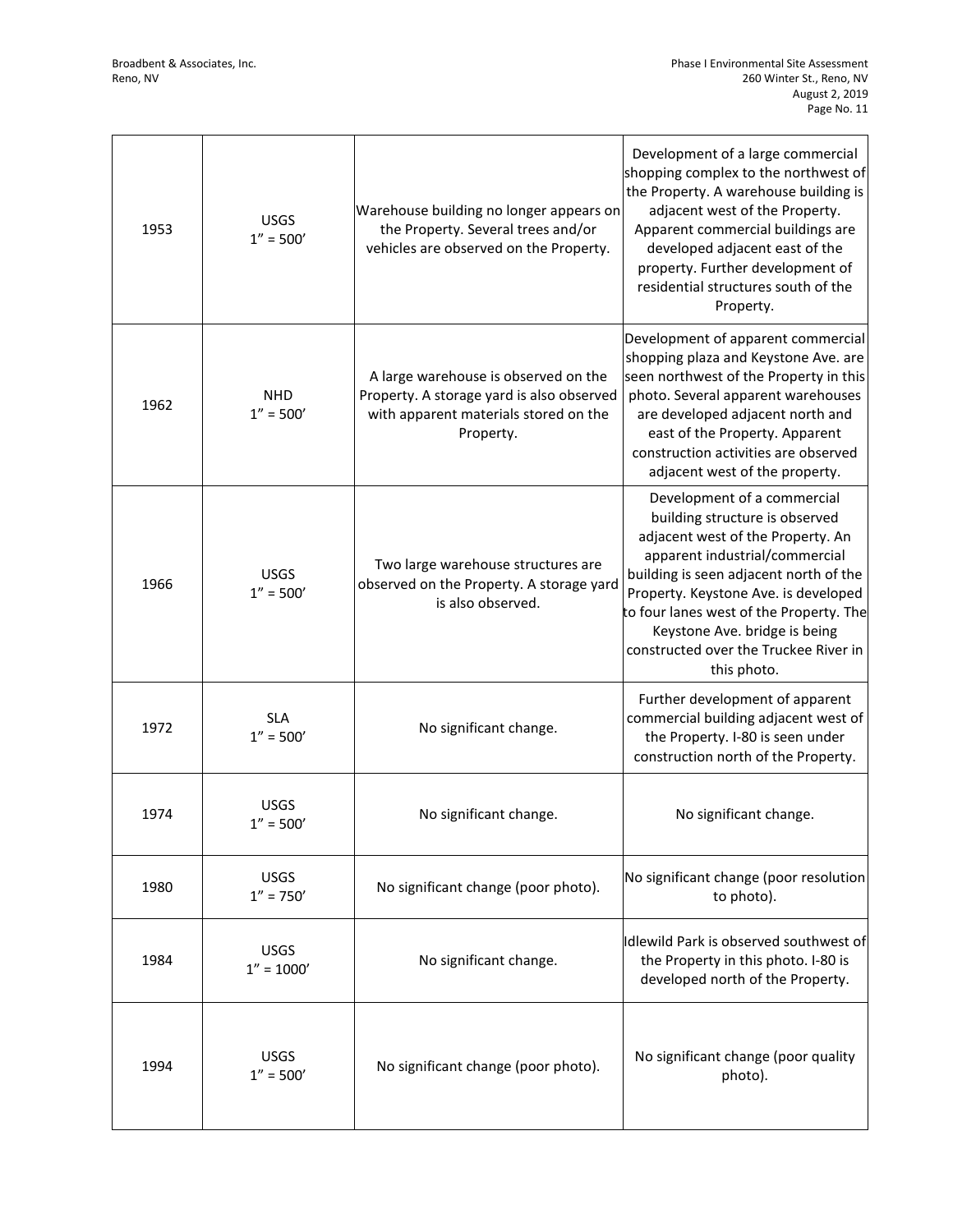| 1999 | USGS/DOQQ<br>$1'' = 500'$ | Current configuration of buildings. | Property to the east has apparent<br>disturbed/stockpiled dirt piles on it.                           |
|------|---------------------------|-------------------------------------|-------------------------------------------------------------------------------------------------------|
| 2006 | USDA/NAIP<br>$1'' = 500'$ | No change to Property.              | Surrounding area buildings appear to<br>be developed in their current<br>configuration in this photo. |
| 2010 | USDA/NAIP<br>$1'' = 500'$ | No significant change.              | No significant change.                                                                                |
| 2013 | USDA/NAIP<br>$1'' = 500'$ | No significant change.              | No significant change.                                                                                |
| 2017 | USDA/NAIP<br>$1'' = 500'$ | No significant change.              | No significant change.                                                                                |

No RECs, CRECs, and/or HRECs were identified relative to the Property based on review of the historical aerial photographs.

#### $4.4.3$ Fire Insurance Maps

Fire insurance maps were initially produced by private companies (such as Sanborn, Perris, and the Fire Underwriters Inspection Bureau) for the insurance industry to provide information regarding the uses of properties at specified dates. A copy of the Certified Sanborn Map Report is provided in Appendix D.

| Date(s) | <b>Map Source</b> | <b>Property Observations</b>                                                                            | <b>Surrounding Area Observations</b>                                                                                                                                                                                                                                                                                                    |
|---------|-------------------|---------------------------------------------------------------------------------------------------------|-----------------------------------------------------------------------------------------------------------------------------------------------------------------------------------------------------------------------------------------------------------------------------------------------------------------------------------------|
| 1899    | Sanborn           | Three small dwelling structures are<br>mapped on the Property. Winter St.<br>is mapped on the Property. | Commercial Row is mapped adjacent north of the<br>Property. Apparent residential dwellings are<br>mapped south of the Property. Vacant lots are<br>mapped adjacent north and east of the Property.                                                                                                                                      |
| 1904    | Sanborn           | No significant changes.                                                                                 | W. 3 <sup>rd</sup> St. is noted on map north of the Property<br>and there is an increase in residential dwellings<br>south of the Property. The Reno Flour Mill<br>Company warehouse is mapped adjacent<br>southeast of the Property. A "slab" is labeled east<br>of the Property. A brick yard is mapped<br>northwest of the Property. |
| 1906    | Sanborn           | No significant changes.                                                                                 | No significant changes.                                                                                                                                                                                                                                                                                                                 |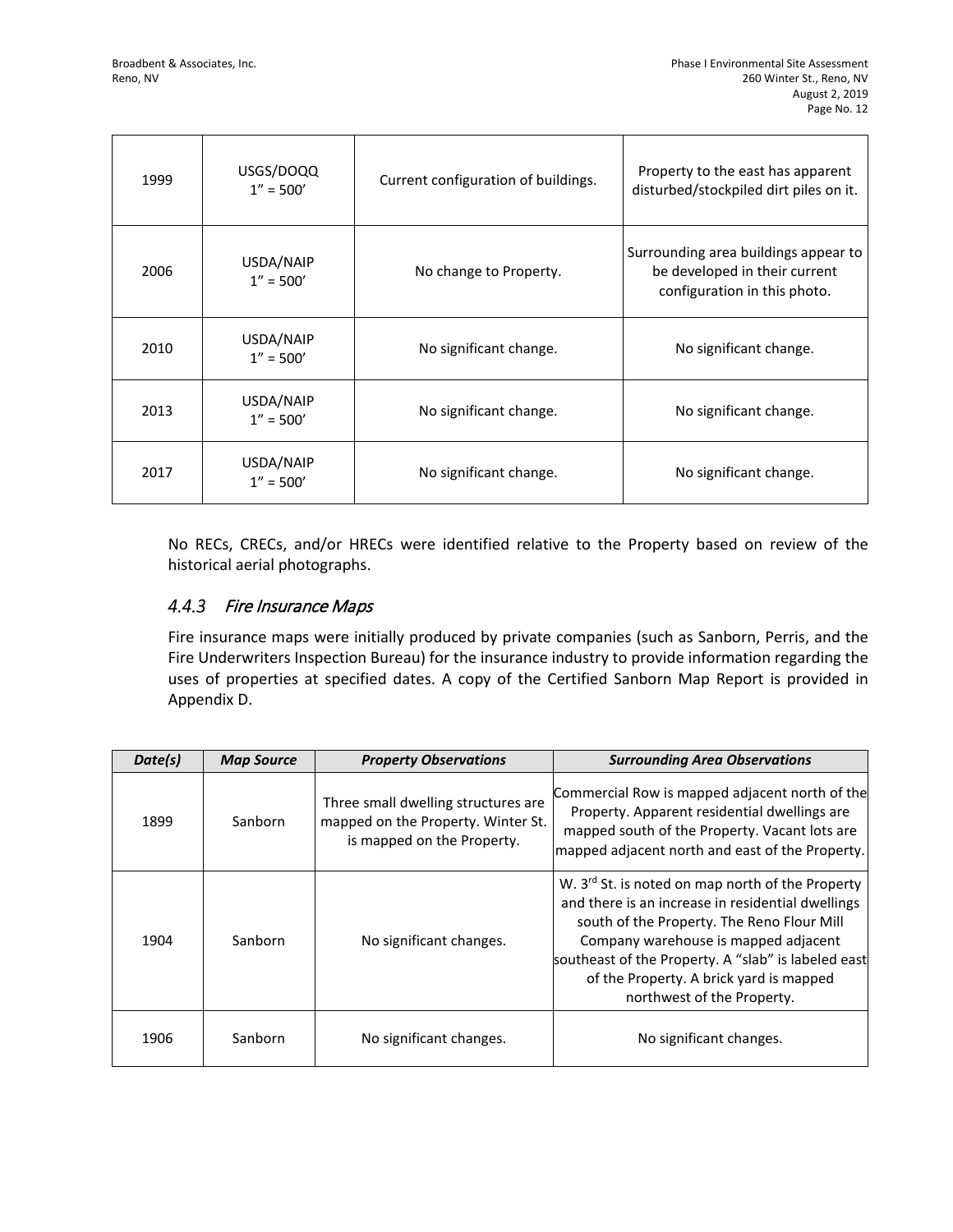| 1918 | Sanborn | Several small structures related to<br>the Sierra Pacific Railroad are<br>mapped on the Property. A dwelling<br>structure is labeled on the Property,<br>Railroad tracks are mapped on the<br>southern portion of the Property. | The Sierra Pacific railroad is now mapped<br>adjacent north of the Property. A Feed<br>warehouse is identified adjacent west of the<br>Property on this map. The Reno Flour Mill<br>Company and associated buildings are mapped<br>adjacent southeast of the Property.                                                                                                                                                                     |
|------|---------|---------------------------------------------------------------------------------------------------------------------------------------------------------------------------------------------------------------------------------|--------------------------------------------------------------------------------------------------------------------------------------------------------------------------------------------------------------------------------------------------------------------------------------------------------------------------------------------------------------------------------------------------------------------------------------------|
| 1949 | Sanborn | Several small structures are labeled<br>as dwellings on the Property.                                                                                                                                                           | The Reno Mercantile Company is mapped<br>adjacent west of the Property. A print store, tire<br>service, and furniture store are adjacent east of<br>the Property. A building material warehouse and<br>a plumbing warehouse are mapped adjacent<br>south of the Property. The Reno Feed & Seed<br>Company and associated buildings are identified<br>adjacent southeast of the Property.                                                   |
| 1955 | Sanborn | No significant changes.                                                                                                                                                                                                         | The Reno Mercantile Company no longer appears<br>adjacent west of the Property.                                                                                                                                                                                                                                                                                                                                                            |
| 1957 | Sanborn | No significant changes.                                                                                                                                                                                                         | No significant changes.                                                                                                                                                                                                                                                                                                                                                                                                                    |
| 1966 | Sanborn | Two warehouse buildings are<br>mapped on the Property. The first<br>warehouse is labeled "Metal Heating<br>Supplies." The second warehouse is<br>labeled "Transfer."                                                            | An additional plumbing supplies warehouse is<br>mapped adjacent northwest of the Property. A<br>welding supplies warehouse, storage yard, and<br>furniture warehouse are mapped adjacent east<br>of the Property. A vacant warehouse and a pipe<br>yard are mapped adjacent south of the Property.<br>Beer Warehouse is mapped adjacent west of the<br>Property. A construction equipment storage yard<br>is mapped north of the Property. |
| 1970 | Sanborn | No significant changes.                                                                                                                                                                                                         | An Iron Works warehouse and storage yard are<br>mapped northwest of the Property.                                                                                                                                                                                                                                                                                                                                                          |
| 1972 | Sanborn | No significant changes.                                                                                                                                                                                                         | Large addition on building adjacent west of the<br>Property. A parking garage is mapped adjacent<br>southeast of the Property.                                                                                                                                                                                                                                                                                                             |

No environmental RECs, CRECs, and/or HRECs were identified relative to the Property based on review of the historical fire insurance maps.

## 4.4.4 City Directories

City directories have been published for cities and towns across the US since the 1700s. Originally a list of residents, the city directory developed into a sophisticated tool for locating individuals and businesses in a particular urban or suburban area. Twentieth-century directories are generally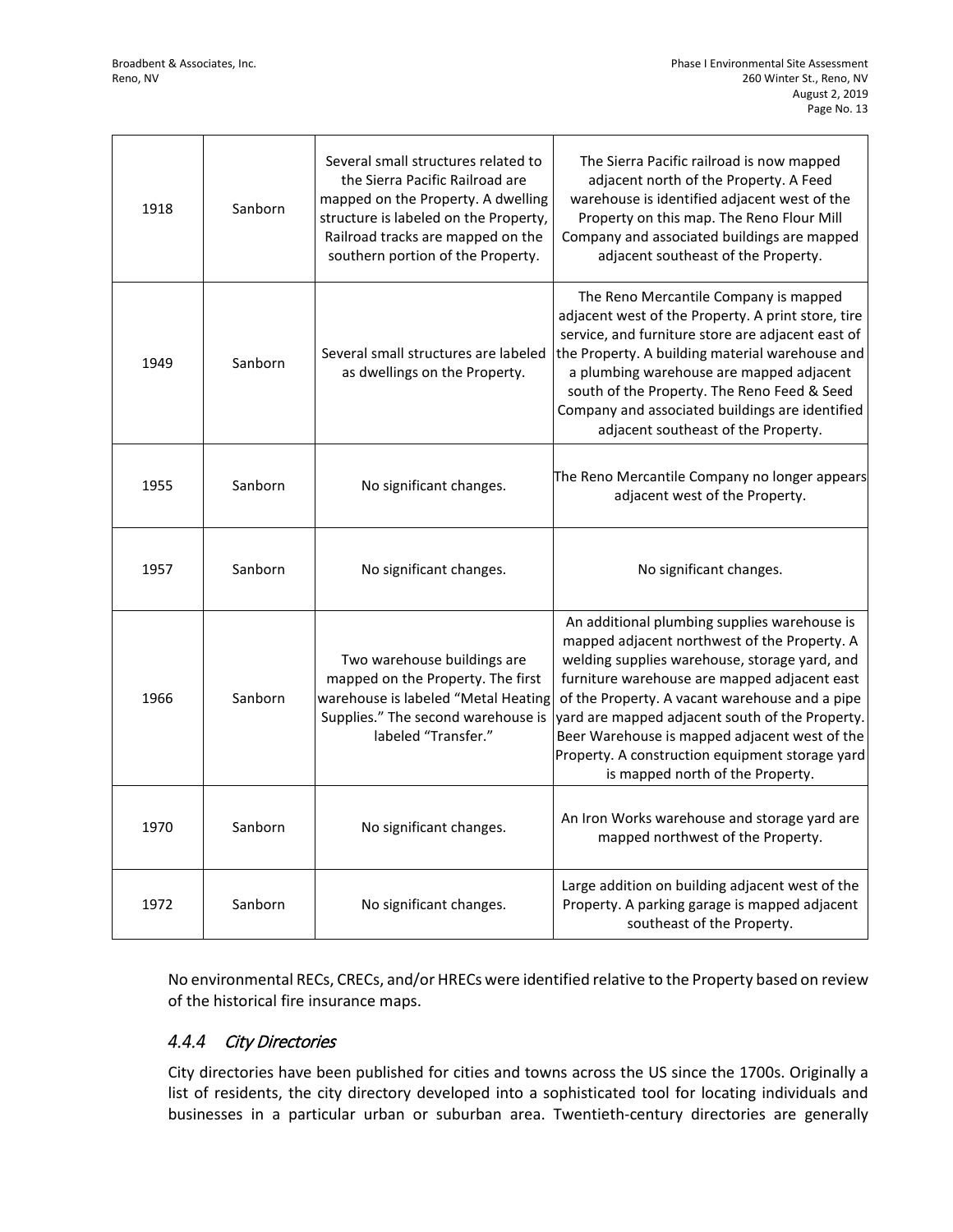developed into three sections: a business index, a list of resident names and addresses, and a street index. With each address, the directory lists the name of the resident or, if a business is operated from this address, the name and type of business (if unclear from the name). While city directory coverage is comprehensive for major cities, it may be less comprehensive for rural areas and small towns.

Broadbent requested EDR to provide a search of available historic city directories that may list the Property. EDR researched Polk's City Directories for non-sequential years beginning in 1932 and up to 2014. It should be noted that residential addresses within the unincorporated portions of counties were typically not included within city directories. City Directory results are included in Appendix D. Results of this search yielded the following information:

**260 Winter St.** – The Property address of 260 Winter St. appears in the EDR Digital Archive and Polk City Directory as 'Vacant' in 1968; as 'Kiddie Products West Inc.' in 1971; as 'Rainbow Baking Company' in 1981; and as 'Quality Countertop Design' in 2000. There were no listings for the street address in the EDR Digital Archive's or Polk's City Directory for the years 1932, 1960, 1964, 1976, 1986, 1992, 1995, 2005, 2010, and 2014.

No environmental RECs, CRECs, and/or HRECs were noted relative to the Property based on review of the historical city directories.

### **4.5** Other Environmental Records

File review of Washoe County Health Department's (WCHD) UST records indicate that the Property was assigned WCHD UST Case #841 associated with UST closure activities conducted in 1999. On November 15, 1999, a WCHD representative observed excavation and removal of one – 550-gallon diesel UST. During the UST removal activities, confirmation soil samples were collected. Laboratory analysis of the confirmation soil samples were non-detect for petroleum hydrocarbon in soils. WCHD subsequently issued a concurrence letter granting Site closure on November 18, 1999. The no further action letter from WCHD is provided in Appendix E. Based on the closure letter granted by the WCHD, no recognized environmental conditions from storage tanks are believed to be present at the Property at the time of the reconnaissance.

Broadbent conducted a file review on the nearby site identified as Oppio Ranches LLC (Facility ID No. 4-000329). As discussed in Section 4.2, this site was listed on the SHWS database as a result of a gasoline release which affected soil at the site. During demolition of the site's gas station dispenser canopy, petroleum hydrocarbon impacted soils were found during excavation of the canopy's footings. The petroleum hydrocarbon release at this site was reported to the NDEP on April 3, 2018. NDEP assigned spill report #180403-01 to the Property. Copies of NDEP and WCHD files regarding this release are provided in Appendix E. Given the distance from the Property, that this release appears to only affect soil at the site, and that the applicable responsible party is currently addressing the release with oversight from the WCHD, the potential for environmental impact to the Property appears to be low.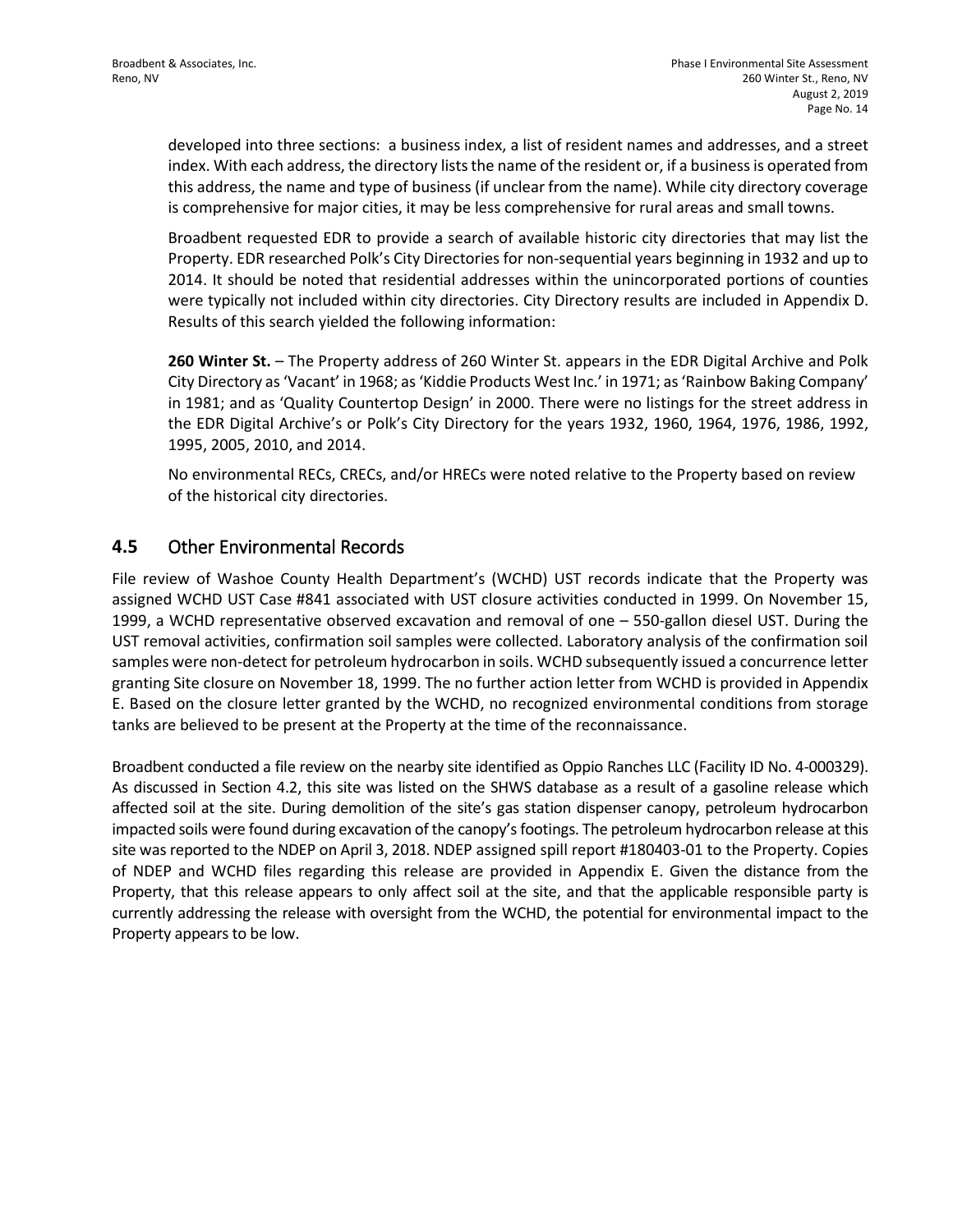# **Section 5: Site Reconnaissance**

Mr. Brandon Reiff of Broadbent conducted a site reconnaissance of the Property on May 24, 2019 as discussed below. The weather was warm and overcast. Photographs of the Property and vicinity taken during the site reconnaissance are provided within Appendix F.

## **5.1** Hazardous Substances in Connection with Identified Uses

Hazardous substances in connection with identified uses were observed within the boundaries of the Property during the Property reconnaissance.

| <b>Material</b> | Quantity                         | <b>Use</b>          | <b>Comments</b>                                                                                                                       |
|-----------------|----------------------------------|---------------------|---------------------------------------------------------------------------------------------------------------------------------------|
| Anti-freeze     | Several, 1-gallon<br>containers  | Vehicle maintenance | The containers appear to be in good<br>condition. Containers are well labeled<br>and stored properly. No leaks or spills<br>observed. |
| Motor Oil       | Several, 1- gallon<br>containers | Vehicle maintenance | The containers appear to be in good<br>condition. Containers are well labeled<br>and stored properly. No leaks or spills<br>observed. |
| Kerosene        | Several, 5-gallon<br>containers  | Portable heaters    | The containers appear to be in good<br>condition. No leaks or spills observed.<br>Containers are well labeled.                        |

No hazardous substances or petroleum products in connection with current identified uses were observed on properties adjoining the Property when observed from the Property or publicly accessible areas. Containers of hazardous substances appeared to be in good condition. Containers were labeled properly, and no leaks or spills were observed. As such, no RECs from hazardous substances or petroleum products in connection with current identified uses were known to be present on the Property at the time of the reconnaissance.

## **5.2** Hazardous Substance and Unidentified Substance Containers

No hazardous substance, unidentified substance, or petroleum products containers were observed within the boundaries of the Property during the site reconnaissance. No hazardous substance, unidentified substance, or petroleum product containers were observed on properties adjoining the Property when observed from the Property or publicly-accessible areas. As such, no RECs from hazardous substance or unidentified substance containers were known to be present on the Property at the time of the reconnaissance.

## **5.3** Storage Tanks

As discussed in Section 4.5 above, the Property formerly possessed one, 550-gallon diesel USTs, which has been removed and is listed below:

| Use Status | Year<br><b>Installed</b> | <b>Capacity</b><br>(gal.) | Contents | <b>Construction</b><br><b>Materials</b> | <b>Comments</b>                 |
|------------|--------------------------|---------------------------|----------|-----------------------------------------|---------------------------------|
| UST        | Unknown                  | 550                       | Diesel   | Steel                                   | Removed on November 15,<br>1999 |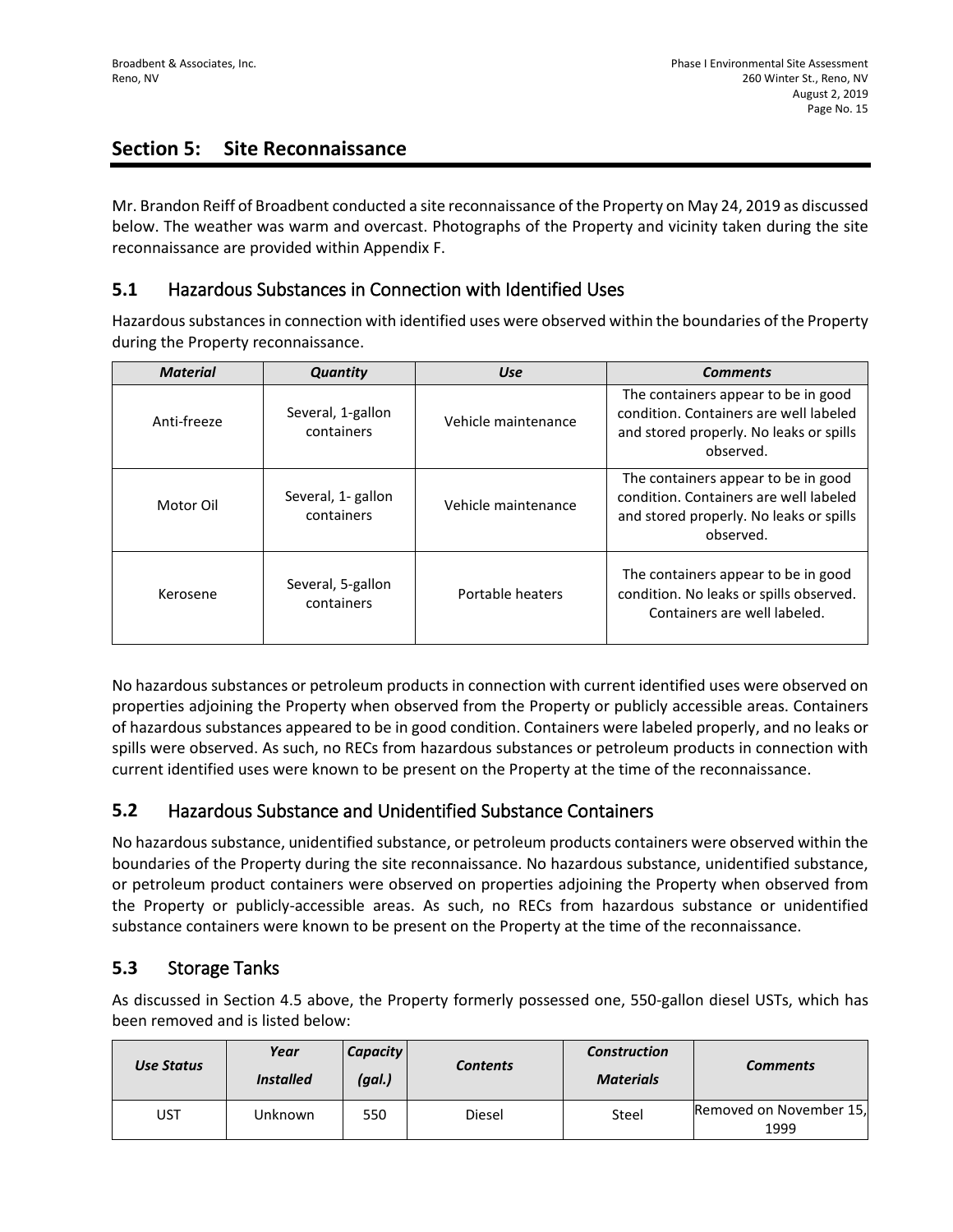As previously discussed, WCHD personnel observed the removal of one 550-gallon diesel UST at the Property on November 15, 1999. Laboratory analytical results for the tank closure assessment soil samples collected from below the tanks were found to be non-detect thus below Nevada State Action Levels. Subsequently, WCHD issued a letter granting concurrence/closure on November 18, 1999 (Appendix E).

Based on information provided in WCHD's UST files and closure letter, no recognized environmental conditions from storage tanks are believed to be present at the Property at the time of the reconnaissance.

# **5.4** Polychlorinated Biphenyls

Polychlorinated biphenyls (PCBs) are a class of stable compounds that are toxic to the liver and are linked to cancer. The US EPA considers PCBs a Priority Pollutant under the Clean Water Act. The maximum contaminant level of PCBs allowed in drinking water is 0.5 parts per billion (ppb). Due to PCBs' toxicity and classification as a persistent organic pollutant, the United States prohibited the manufacture of PCBs after July 1, 1979 in the Toxic Substances Control Act (TSCA) of 1976. Until then, PCBs were widely used as coolant and dielectric insulating fluids for oil-filled electrical transformers and capacitors (such as those used in ballasts of old fluorescent and high-intensity discharge lights). PCBs were also used as plasticizers in paints and cements, stabilizing additives in flexible polyvinyl chloride (PVC) coatings of electrical wiring and electronic components, pesticide extenders, cutting oils, reactive flame retardants, lubricating oils, vacuum pump fluids, hydraulic fluids, and sealants for caulking in schools and commercial buildings.

Although manufacture was prohibited after 1979, PCBs already in commerce continued to be allowed in "totally enclosed uses" such as transformers and capacitors. Due to their extended working life, some oil-filled electrical equipment may still contain PCBs. The US EPA considers a product to be "PCB-Contaminated" if the oil contains between 50-500 parts per million (ppm), and to be a PCB product if more than 500 ppm. After July 1, 1979 and through 1998, the US EPA required new oil-filled electrical equipment to be marked "No PCBs." If an item is not so labeled, and no information is available as to the date of manufacture, an item might be assumed to contain PCBs until proven otherwise. PCB content may or may not be a matter of record with equipment or transformers belonging to a utility company.

No indication of leaks or releases from electrical equipment was observed during the site visit. No verifiable RECs, CRECs, and/or HRECs associated with PCBs were observed or known to be present on the Property at the time of the site reconnaissance.

# **5.5** Odors, Pools of Liquid

No pools of liquids and/or standing surface water were observed within the boundaries of the Property during the site reconnaissance. No strong, pungent, or noxious odors were noted during the site reconnaissance. No odors, pools of liquid, or standing surface water were observed on properties adjoining the Property when observed from the Property or publicly-accessible areas. As such, no RECs associated with potential odors, pools of liquid, or standing surface water were known to be present on the Property at the time of the site reconnaissance.

## **5.6** Pits, Ponds, Lagoons

No pits, ponds, or lagoons were observed within the boundaries of the Property during the site reconnaissance. No pits, ponds, or lagoons were observed on properties adjoining the Property when observed from the Property or publicly-accessible areas. As such, no RECs from pits, ponds, or lagoons were known to be present on the Property at the time of the reconnaissance.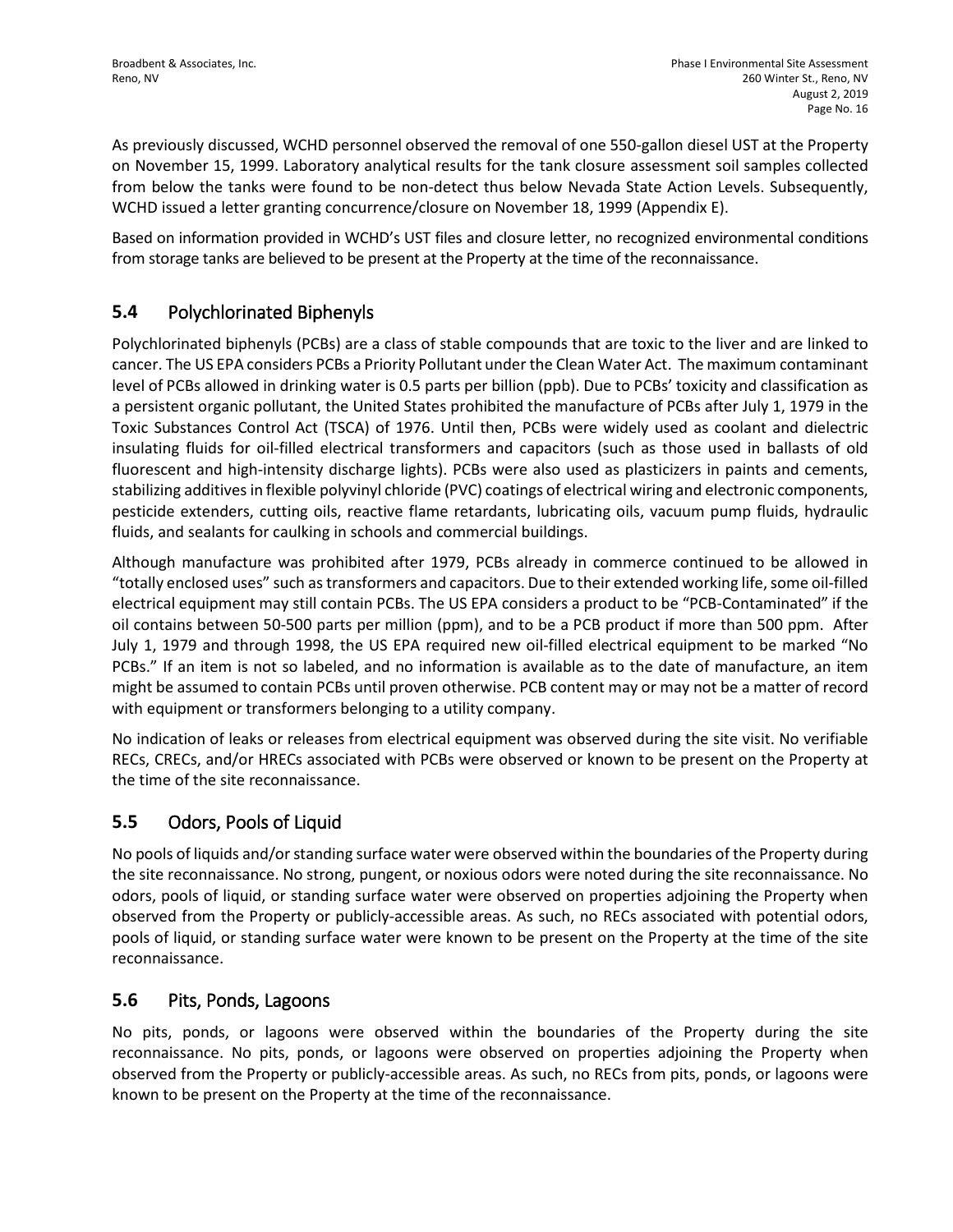## **5.7** Stained Soil/Pavement, Stressed Vegetation

Stained pavement was observed within the boundaries of the Property during the Property reconnaissance. However, the pavement staining was observed to be limited to paved vehicle parking areas and did not appear to affect non-paved surfaces. Additionally, stressed vegetation was not observed on the Property or properties adjoining the Property when observed from the Property or publicly-accessible areas. As such, no RECs from stressed vegetation or stained pavement were observed to be present on the Property at the time of site reconnaissance.

### **5.8** Indications of Solid Waste Disposal

Solid waste generated at the Property is disposed of in commercial dumpsters or recycled. An independent solid waste disposal/recycling contractor removes waste from the Property. No evidence of illegal dumping of solid waste was observed during the site reconnaissance. As such, no RECs from solid waste disposal were known to be present on the Property at the time of the reconnaissance.

### **5.9** Water, Storm Water, and Wastewater

Evidence of constructed storm water management drainage channels was observed along Winter St. south of the Property. No evidence of on-site current or historic water supply wells, constructed storm water management systems, or historic wastewater systems was observed within the boundaries of the Property during the Property reconnaissance or discovered during interviews or records review. As such, no RECs from water, storm water, or wastewater were known to be present on the Property at the time of the reconnaissance.

## **5.10** Asbestos-Containing Material

Asbestos containing material (ACM) is commonly found in buildings constructed prior to the 1980s. Since the buildings were constructed in 1959 and 1963 the potential exists for ACM. Subsequently, RECs associated with ACM are identified for the Property based on the following:

- Potential for presence of ACMs;
- Unknown condition of structural materials potentially containing ACMs; and
- Undetermined future use or demolition of the existing structure on the Property.

There is a potential for cement/concrete, pipe insulation, drywall office wall, floor tiles/sheeting, etc. in both buildings to be asbestos containing material (ACM) based on each building's year of construction.

For ACM, should renovation and/or demolition activities be undertaken, then it is recommended that an Asbestos Demolition/Renovation Survey be completed and that all ACM that will be impacted by the demolition and/or renovation be properly abated to comply with federal and state regulations.

## **5.11** Lead-Based Paint

Lead based paint (LBP) is a hazard in residential properties constructed prior to 1978. Since the existing building was constructed in 1959 and 1963 the potential for LBP exists. Subsequently, RECs associated with LBP are identified for the Property based on the following:

• Potential for presence of LBP;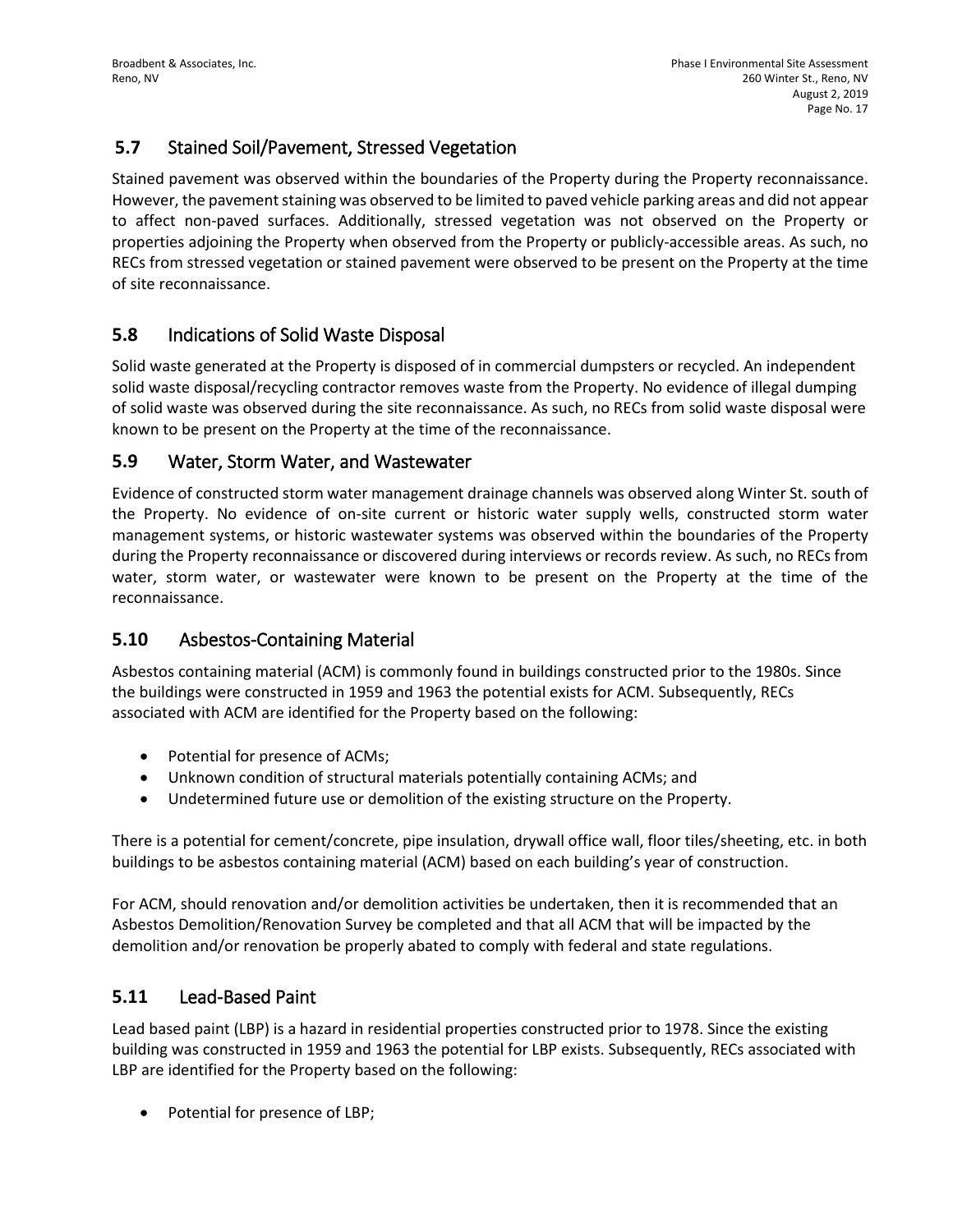- Unknown condition of structural materials potentially containing LBP; and
- Undetermined future use of the existing structure on the Property

For LBP, it is recommended that any area to be disturbed be checked prior to disturbance to be in compliance with Nevada lead regulation requirements.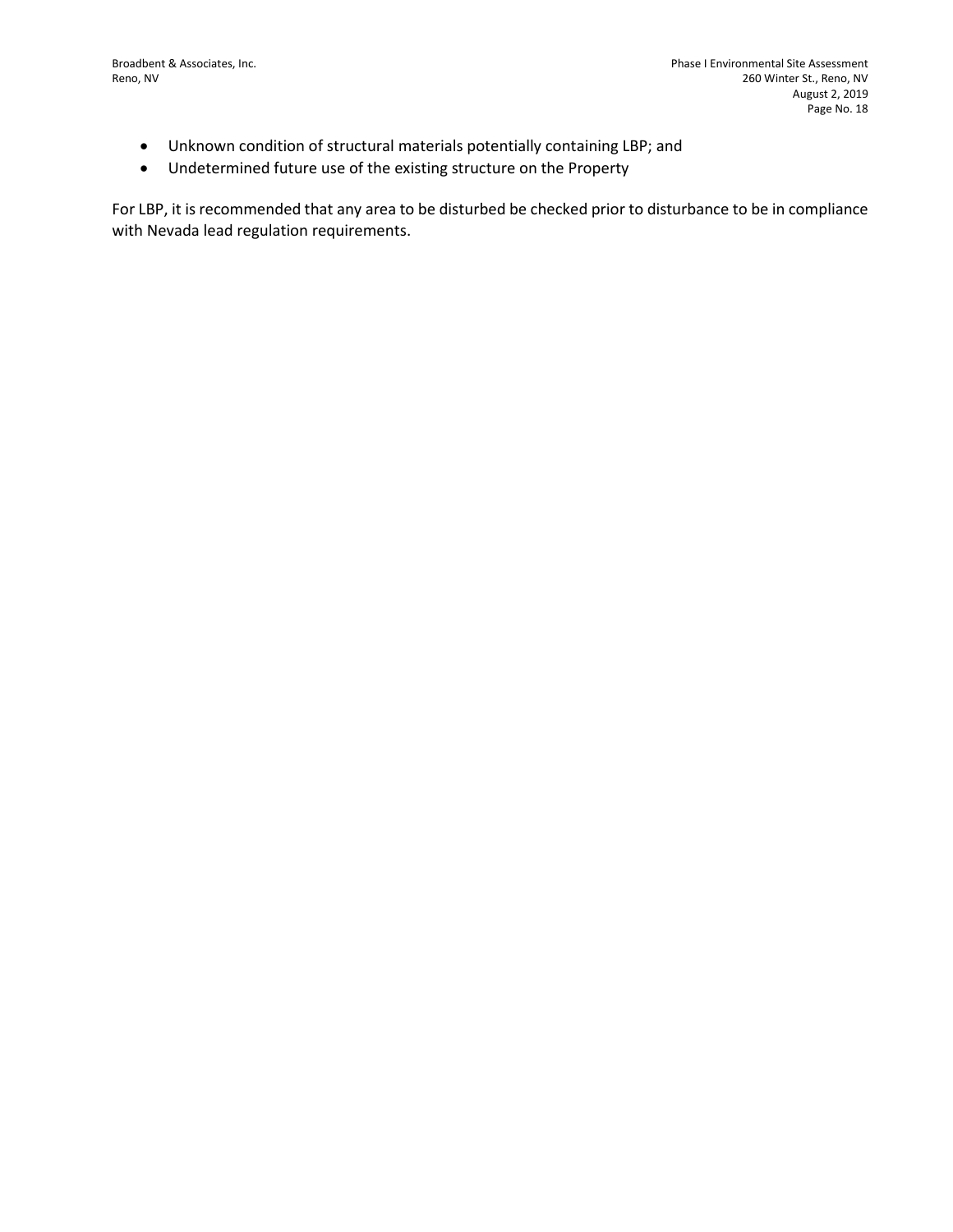## **Section 6: Interviews**

The following interviews were conducted in accordance with the requirements of ASTM E1527-13.

### **6.1** Interviews with Past and Present Owners and Occupants

Interviews were conducted with the following individuals. User-Provided Information Questionnaires completed by the interviewees are provided in Appendix B.

| <b>Role</b>     | <b>Title</b>      | <b>Name</b>    | Company      | Method        | <b>Comments</b>                                   |
|-----------------|-------------------|----------------|--------------|---------------|---------------------------------------------------|
| <b>ESA User</b> | Property<br>Agent | Ms. Lori Miles | City of Reno | Questionnaire | No known environmental<br>liens or contamination. |

No RECs, CRECs, and/or HRECs were noted relative to the Property based on review of information gathered via interviews.

### **6.2** Interviews with State and/or Local Government Officials

The Washoe County Assessor's office was contacted. Documents reviewed at the Washoe County Assessor's online Property Assessment Database included a parcel map and supplemental site information. The structures on the Property were built in 1959 and 1963 and consist of 12,000 and 11,664 sq. feet, respectively. The owner of the property is listed as City of Reno. The APN of the site is identified as 011-640-05. The land use is listed as "General Industrial." And the buildings currently serve as the City of Reno historic fire truck storage and an indoor softball batting facility.

Regulatory records for the Property are kept at the Washoe County Health District (WCHD). Broadbent reviewed their files on May 17, 2019 and found records associated with tank removal activities in 1999. These records included the WCHD issued No Further Action (case closure) letter dated November 18, 1999 and provided in Appendix E.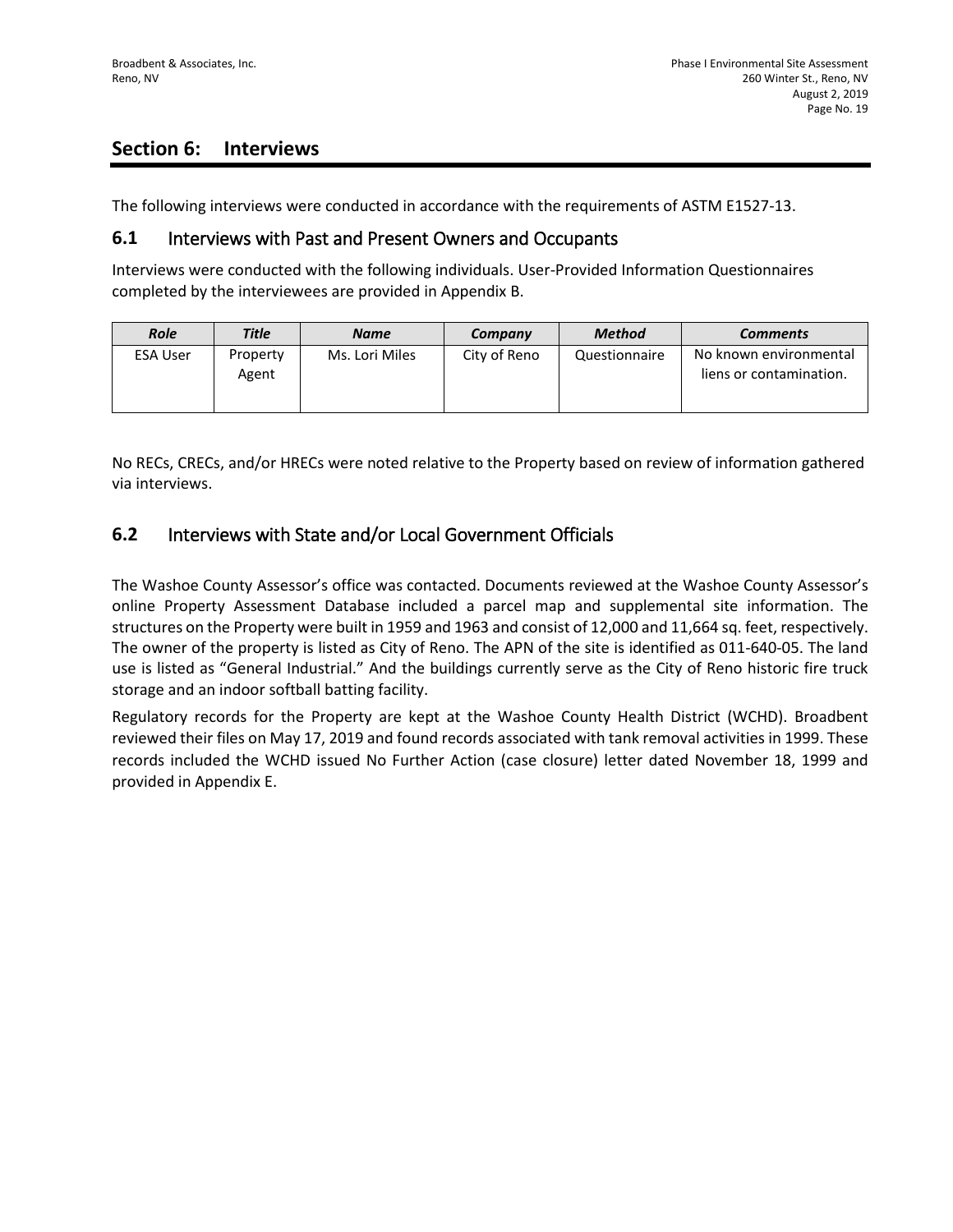## **Section 7: Data Gaps**

A data failure is failure to achieve the historical research objectives of ASTM E1527-13. A data gap is the incompleteness in activities required in this practice. The following data gaps occurred during conduct of this ESA: Recorded land title records were not provided by the client and County and City development records were not reviewed for the Property.

Based on the experience and good faith efforts of the environmental professionals responsible for conducting and reviewing this ESA, the above data gaps do not constitute a data failure and are not significant enough to affect identification of recognized environmental conditions on the Property.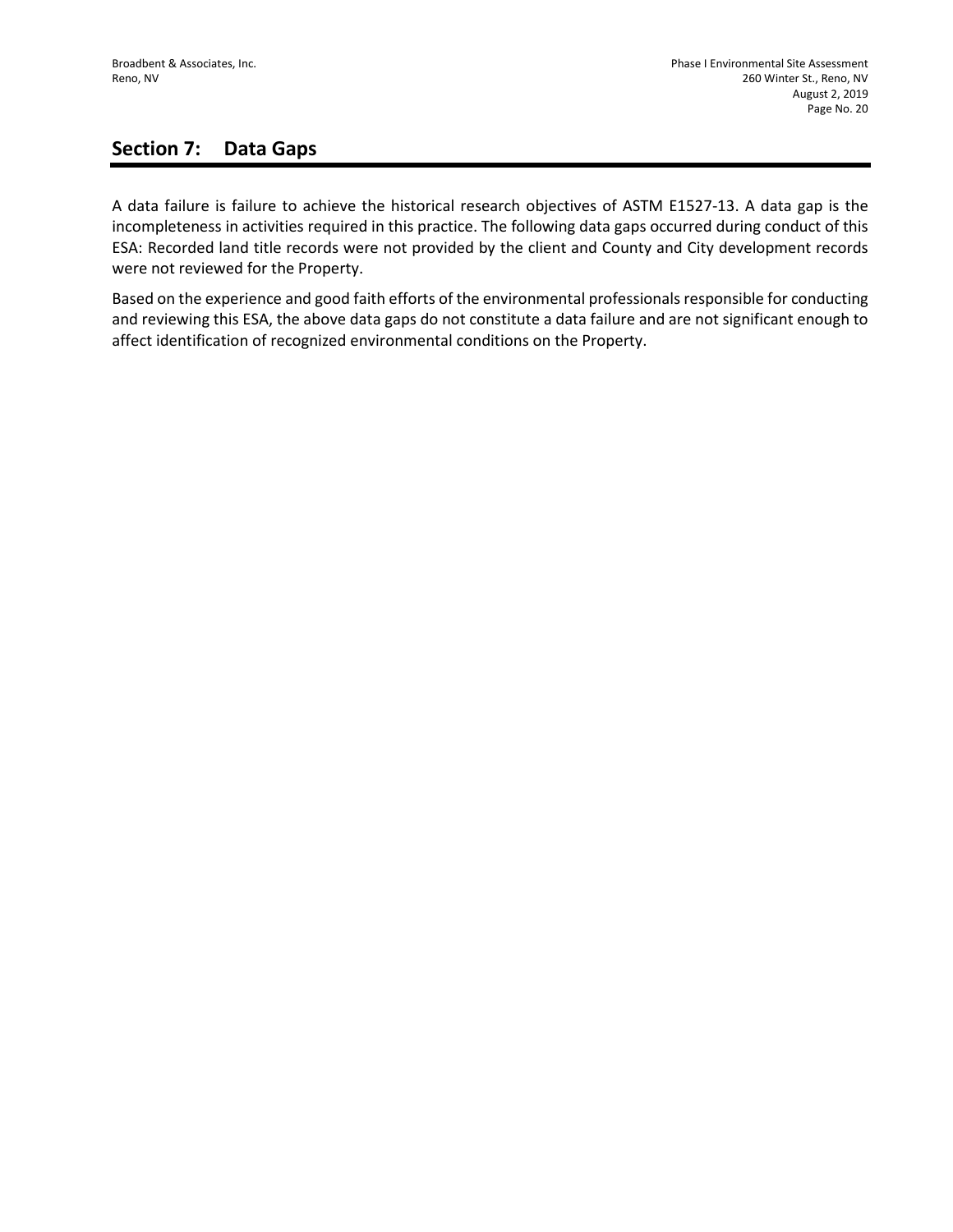# **Section 8: Findings**

Findings of the ESA have been discussed throughout the body of this report and are tabulated below.

|                | <b>Report Section</b>                      | <b>REC</b><br>(Y/N) | <b>CREC</b><br>(Y/N) | <b>HREC</b><br>(Y/N) | <b>De Minimis</b><br><b>Conditions</b><br>(Y/N) | <b>Comments</b>                                                                                                |
|----------------|--------------------------------------------|---------------------|----------------------|----------------------|-------------------------------------------------|----------------------------------------------------------------------------------------------------------------|
| $\overline{2}$ | <b>Site Description</b>                    | Y                   | N                    | N                    | N                                               | Historic fire truck storage and indoor<br>softball batting facility<br><b>RECs associated with ACM and LBP</b> |
| 3              | <b>User-Provided</b><br><b>Information</b> | N                   | N                    | N                    | N                                               | <b>None</b>                                                                                                    |
| 4              | <b>Records Review</b>                      | N                   | N                    | N                    | N                                               | One, 550-gallon diesel UST was removed<br>from the Property in 1999                                            |
| 5              | <b>Site</b><br>Reconnaissance              | Y                   | N                    | N                    | N                                               | <b>RECs associated with ACM and LBP</b>                                                                        |
| 6              | <b>Interviews</b>                          | N                   | N                    | N                    | N                                               | No known environmental contamination or<br>liens. Review of WCHD UST records                                   |

As indicated above, this assessment has revealed RECs in connection with the Property. RECs associated with ACM and LBP are identified for the Property based on the following:

- Age of the building and the potential for presence of ACMs and/or LBP;
- Unknown condition of structural materials potentially containing ACMs and/or LBP; and
- Undetermined future use of the existing structure on the Property.

For ACM, should renovation and/or demolition activities be undertaken, then it is recommended that an Asbestos Demolition/Renovation Survey be completed and that all ACM that will be impacted by the demolition and/or renovation be properly abated to comply with federal and state regulations.

For LBP, it is recommended that any area to be disturbed be checked prior to disturbance to be in compliance with Nevada lead regulation requirements.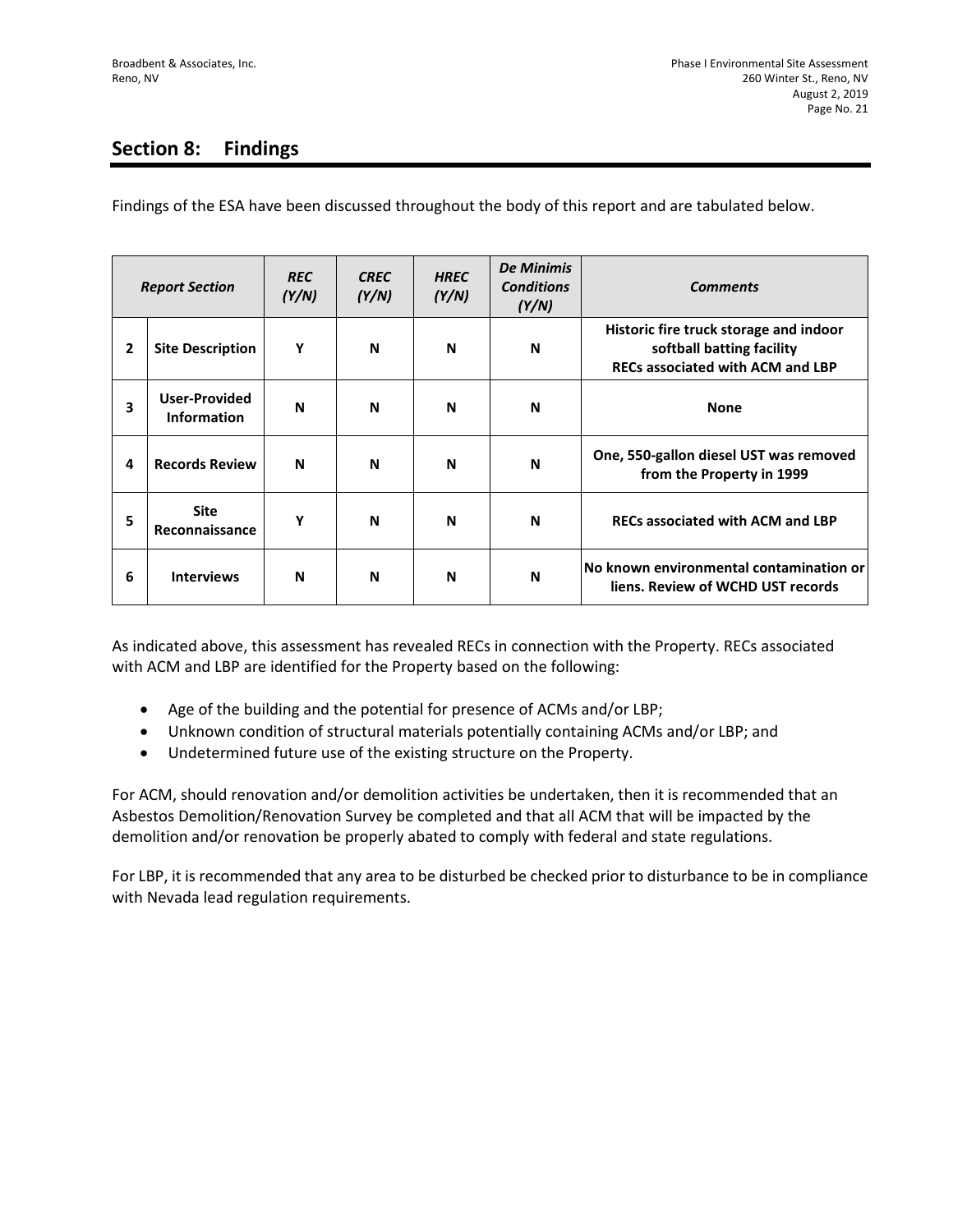## **Section 9: Conclusion**

Broadbent has conducted this ESA in conformance with the scope and limitations of ASTM Practice E1527-13 for the Property located at 260 Winter St., Reno, NV. Exceptions to, or deviations from, this practice are described in Section 1.4 of this report.

This assessment has revealed recognized environmental conditions in connection with the Property. RECs associated with ACM and LBP are identified for the Property based on the following:

- Age of the building and the potential for presence of ACMs and/or LBP;
- Unknown condition of structural materials potentially containing ACMs and/or LBP; and
- Undetermined future use of the existing structure on the Property.

For ACM, should renovation and/or demolition activities be undertaken, then it is recommended that an Asbestos Demolition/Renovation Survey be completed and that all ACM that will be impacted by the demolition and/or renovation be properly abated to comply with federal and state regulations.

For LBP, it is recommended that any area to be disturbed be checked prior to disturbance to be in compliance with Nevada lead regulation requirements.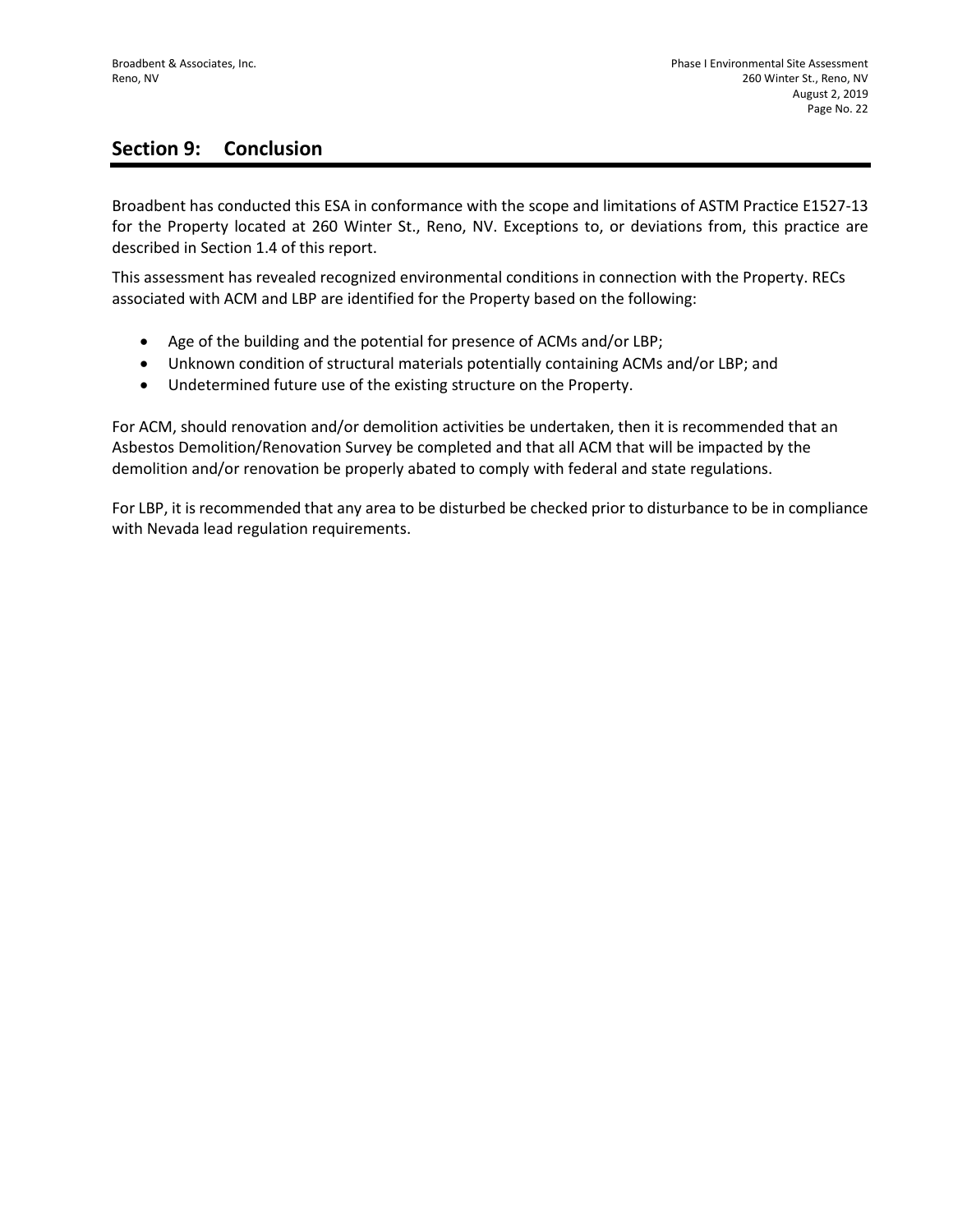## **Section 10: Limitations & Exceptions of Assessment**

Broadbent prepared this report for the exclusive use of NDEP and the City of Reno. This ESA is based on review of the site description, User-provided information, readily ascertainable environmental records, and results of site reconnaissance and interviews. This ESA was conducted in accordance with generally accepted environmental practices and procedures, as of the date of the report. Reputable environmental professionals practicing in this or similar localities conducted the services employing a degree of care and skill ordinarily exercised under similar circumstances. Findings and conclusions were made using methodologies employed per ASTM International Practice E1527-13 described by ASTM International as representing good commercial and customary practice for conducting an ESA of a property for the purpose of identifying RECs. No other warranties are implied or expressed.

No environmental sampling and associated analyses were undertaken for this ESA report. It is possible that variations in conditions could exist beyond points explored in this investigation.

This report represents professional opinion and judgment, which are dependent upon information obtained during the performance of consulting services. Environmental conditions may exist at the Property that cannot be identified. Conclusions are based, in part, on information supplied by others, the accuracy or sufficiency of which may not be independently reviewed. No investigation can be thorough enough to exclude the presence of hazardous materials at a given site; therefore, if no hazardous materials are identified during an assessment, such a finding should not be construed as a guarantee of the absence of such materials on a property, but rather the results of services conducted within project scope, cost, and other real limitations.

Opinions presented apply to conditions existing at the time services were conducted. Broadbent is unable to report on, or accurately predict events that may impact the Property following performance of the described services, whether occurring naturally or caused by the actions of others. Broadbent assumes no responsibility for conditions it is not authorized to investigate or conditions not generally recognized as environmentally unacceptable at the time services are conducted. Broadbent is not responsible for change in applicable environmental standards, practices, laws, or regulations following performance of services.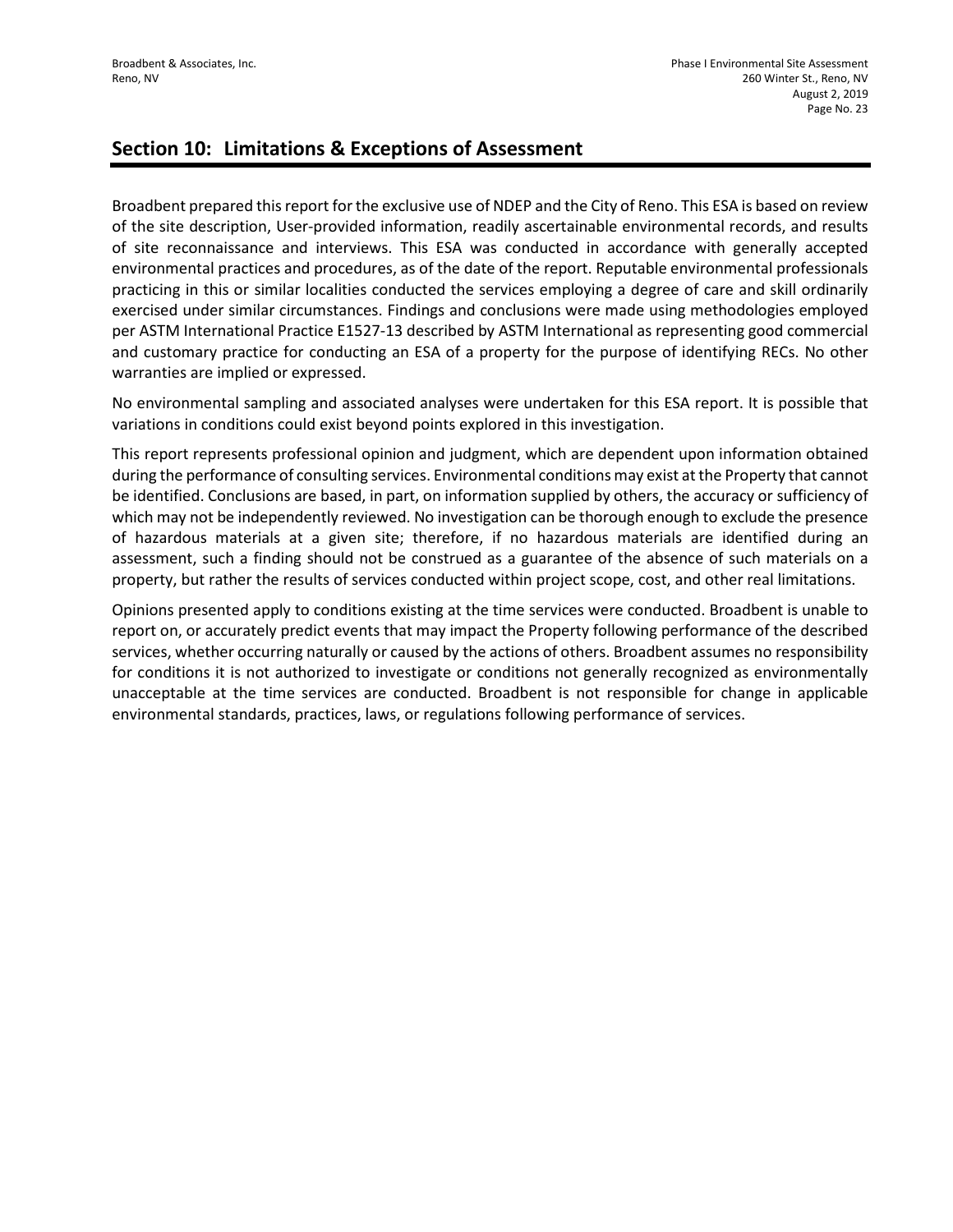### **Section 11: Certification Statement & Signatures**

As required by 40 CFR Part 312.21(d), I declare that, to the best of my professional knowledge and belief, I meet the definition of an Environmental Professional as defined in §312.10 of this part. I have the specific qualifications based on education, training, and experience to assess a property of the nature, history, and setting of the subject Property. I have developed and conducted the all appropriate inquiries in conformance with the standards and practices set forth in 40 CFR Part 312. My qualifications as an Environmental Professional are presented within Appendix G.

### **BROADBENT & ASSOCIATES, INC.**

Signature:

But 199

|              | Name: Brandon Reiff     |
|--------------|-------------------------|
|              | Title: Senior Geologist |
|              | Date: August 2, 2019    |
|              | Registration No.: 2300  |
| State of: NV |                         |